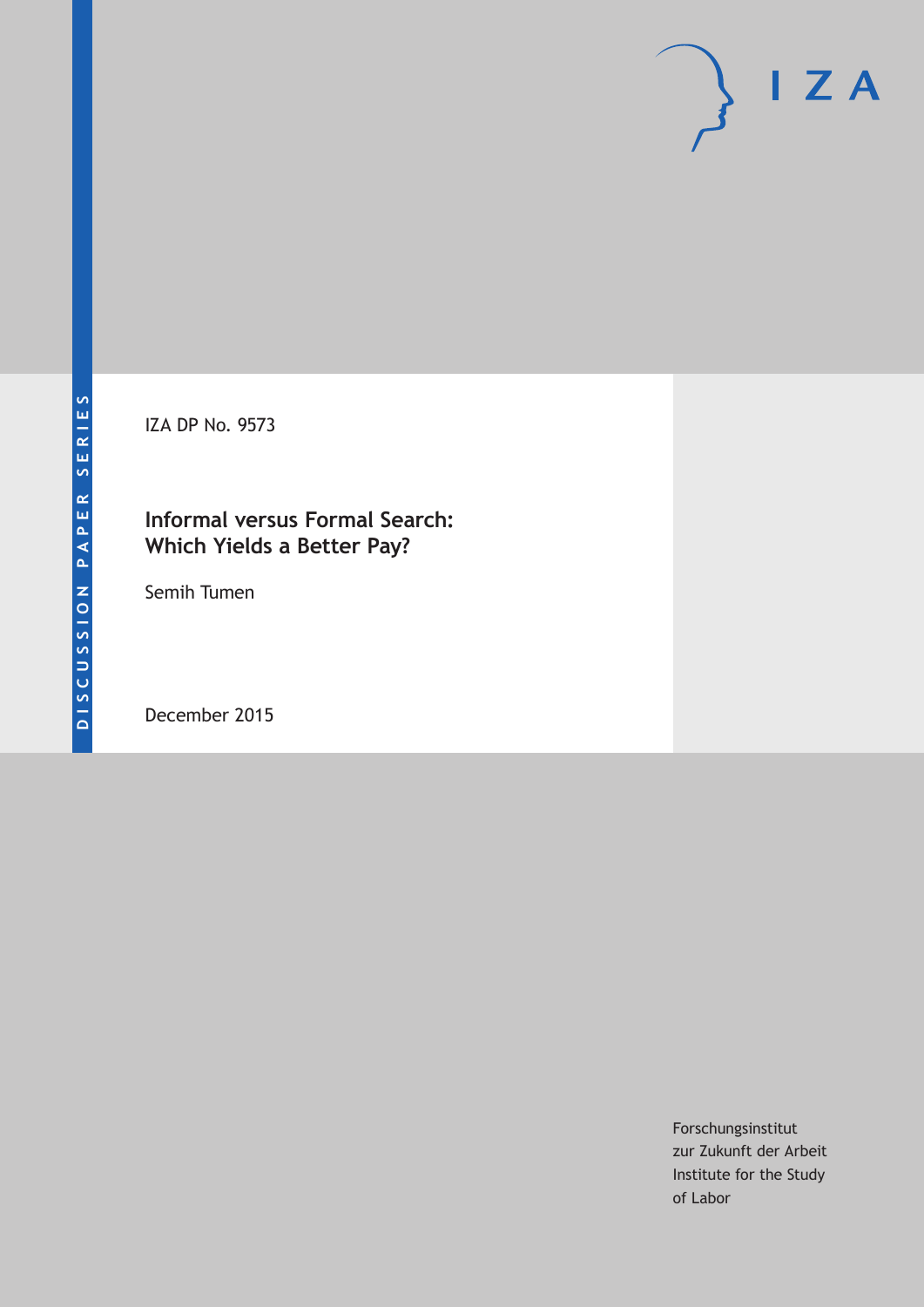# **Informal versus Formal Search: Which Yields a Better Pay?**

**Semih Tumen** 

*Central Bank of the Republic of Turkey and IZA* 

Discussion Paper No. 9573 December 2015

IZA

P.O. Box 7240 53072 Bonn Germany

Phone: +49-228-3894-0 Fax: +49-228-3894-180 E-mail: iza@iza.org

Any opinions expressed here are those of the author(s) and not those of IZA. Research published in this series may include views on policy, but the institute itself takes no institutional policy positions. The IZA research network is committed to the IZA Guiding Principles of Research Integrity.

The Institute for the Study of Labor (IZA) in Bonn is a local and virtual international research center and a place of communication between science, politics and business. IZA is an independent nonprofit organization supported by Deutsche Post Foundation. The center is associated with the University of Bonn and offers a stimulating research environment through its international network, workshops and conferences, data service, project support, research visits and doctoral program. IZA engages in (i) original and internationally competitive research in all fields of labor economics, (ii) development of policy concepts, and (iii) dissemination of research results and concepts to the interested public.

IZA Discussion Papers often represent preliminary work and are circulated to encourage discussion. Citation of such a paper should account for its provisional character. A revised version may be available directly from the author.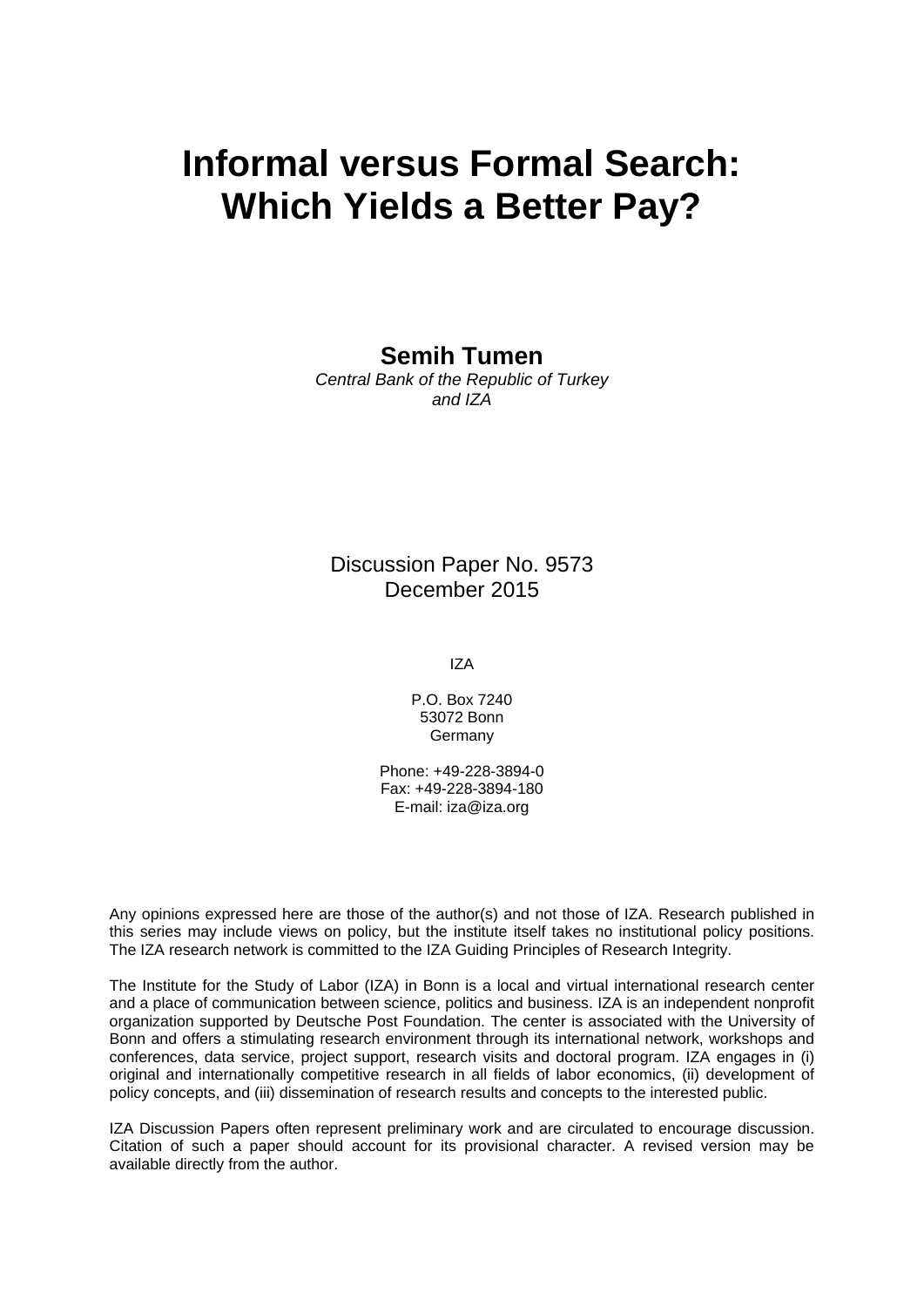IZA Discussion Paper No. 9573 December 2015

# **ABSTRACT**

# **Informal versus Formal Search: Which Yields a Better Pay?\***

Estimates on the effect of job contact method – i.e., informal versus formal search – on wage offers vary considerably across studies, with some of them finding a positive correlation between getting help from informal connections and obtaining high-paying jobs, while others finding a negative one. In this paper, I theoretically investigate the sources of discrepancies in these empirical results. Using a formal job search framework, I derive an equilibrium wage distribution which reveals that the informal search yields for some groups higher and for some others lower wages than formal search. The key result is the existence of nonmonotonicities in wage offers. Two potential sources of these nonmonotonicities exist: (*i*) peer effects and (*ii*) unobserved worker heterogeneity in terms of the inherent cost of maintaining connections within a productive informal network. The model predicts that a greater degree of unobserved heterogeneity tilts the estimates toward producing a positive correlation between informal search and higher wages, whereas stronger peer influences tend to yield a negative correlation. This conclusion informs the empirical research in the sense that identification of the true correlation between job contact methods and wage offers requires a careful assessment of the unobserved heterogeneity and peer influences in the relevant sample.

JEL Classification: D85, J31, J64

Keywords: job search, informal networks, peer effects, heterogeneity, nonmonotonicities

Corresponding author:

 $\overline{a}$ 

Semih Tumen Research and Monetary Policy Department Central Bank of the Republic of Turkey Istiklal Cad. No:10 06100 Ulus, Ankara **Turkey** E-mail: semih.tumen@tcmb.gov.tr

<sup>\*</sup> I thank Patrick Doreian, Steve Durlauf, Luca Flabbi, James Heckman, Brent Hickman, Ayse Imrohoroglu, Rafael Lopes de Melo, William Neilson, seminar participants at the University of Bern, University of Chicago, and the participants of the 2012 European Society for Population Economics conference in Bern, and 2012 Econometric Society European Meeting in Malaga for their useful suggestions. I am particularly grateful to Makoto Yano (the editor) and an anonymous referee for very helpful comments. The views expressed here are of my own and do not necessarily reflect those of the Central Bank of the Republic of Turkey. All errors are mine.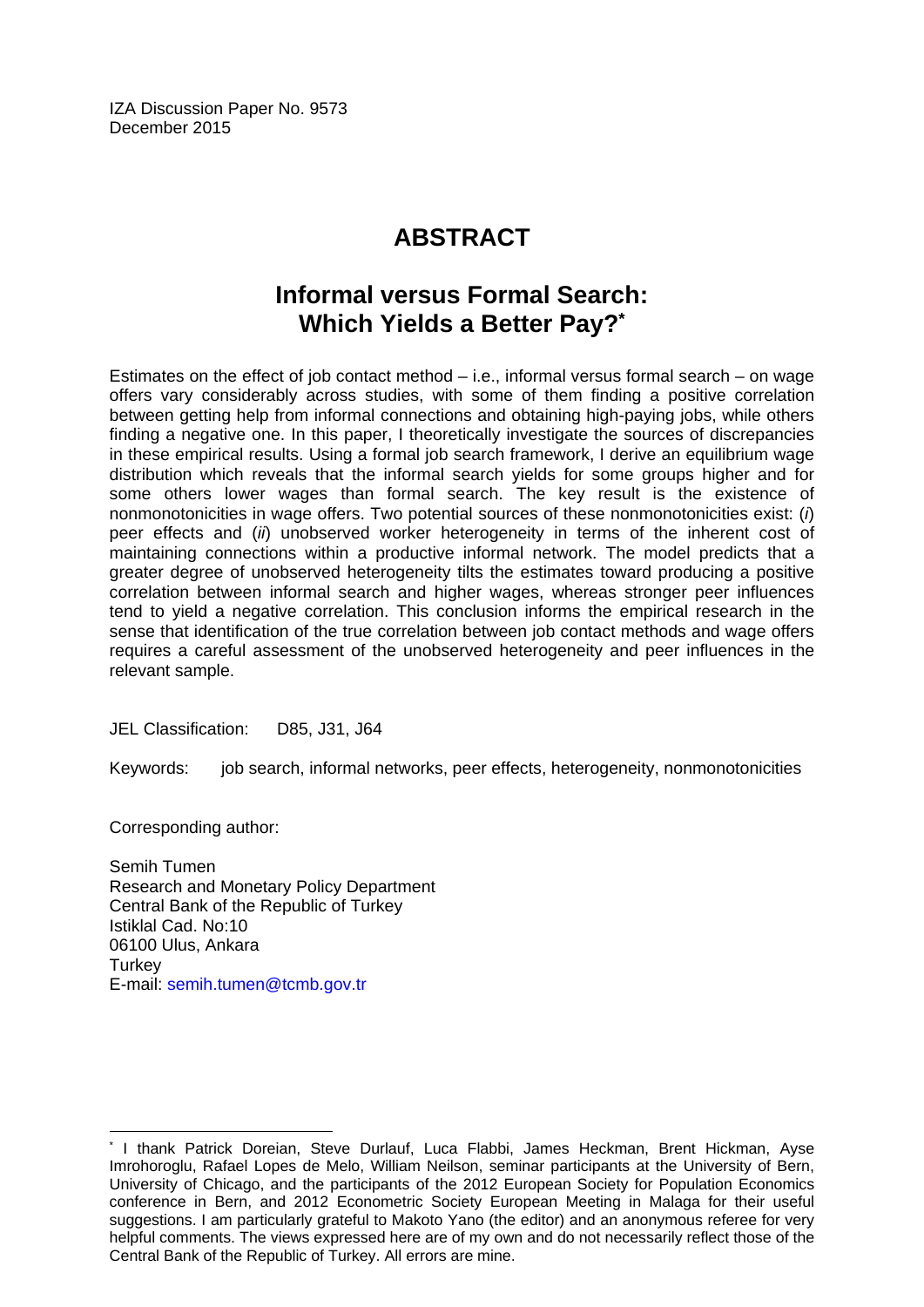# 1 Introduction

What rationalizes the choice between using versus not using informal job search channels is not well understood in the literature.<sup>[1](#page--1-0)</sup> Neither is it often well-grounded why some groups rely more on these social contacts than others, nor why the patterns of wages vary across these groups. The well-known stylized fact that around a half of all new jobs are filled through social contacts in major developed economies throws the endeavor to investigate the connections between the choice of job search method and the associated labor market outcomes into sharp relief.<sup>[2](#page--1-0)</sup>

In this paper, I pose the question "whether informal search methods generate higher or lower wage offers than formal search." There is a divide in the empirical literature, with some studies finding a positive correlation between getting help from informal connections and obtaining high-paying jobs, while others finding a negative one.<sup>[3](#page--1-0)</sup> I attempt to put together a coherent theoretical story that can shed some light on this puzzle. My purpose is to construct a theoretical model, using which one can practically disentangle the forces governing the correlation between job contact methods and wage outcomes. Such a framework will inform the empirical research about the potential avenues that can be followed in reconciling the contradictory findings reported in the existing literature.

Using a discrete choice model of job search with worker heterogeneity and segmented markets, I derive an equilibrium wage distribution which demonstrates that the jobs found through informal methods pay for some groups higher and for some others lower wages than the jobs found through formal methods.<sup>[4](#page--1-0)</sup> The key is the existence of nonmonotonicities in wage offers. The main choice of the unemployed job searcher is to decide whether to search informally

<sup>1</sup>Formal sources of job information are the publicly available hiring channels such as newspaper ads, employment agencies, union hiring services, and various other placement services. The informal sources include referrals from relatives, friends, acquaintances, and direct/indirect contacts through social networks.

<sup>2</sup>See, for example, [Rees](#page-32-0) [\(1966\)](#page-32-0), [Corcoran, Datcher, and Duncan](#page-30-0) [\(1980\)](#page-30-0), [Holzer](#page-31-0) [\(1988\)](#page-31-0), [Marsden and Campbell](#page-31-1) [\(1990\)](#page-31-1), [Granovetter](#page-30-1) [\(1995\)](#page-30-1), [Bewley](#page-29-0) [\(1999\)](#page-29-0), [Addison and Portugal](#page-29-1) [\(2002\)](#page-29-1), and [Ioannides and Loury](#page-31-2) [\(2004\)](#page-31-2).

<sup>&</sup>lt;sup>3</sup>See [Ioannides and Loury](#page-31-2) [\(2004\)](#page-31-2) for an extensive review of the related literature.

<sup>4</sup>Workers differ in terms of the inherent cost of maintaining connections with a productive informal network. Using formal methods in job search is costless for all workers, whereas the cost of staying connected with an informal network is distributed around zero. In other words, some groups have inherent a priori advantages that provide incentives to invoke informal contacts, while others have disadvantages and are driven to rely on formal methods only. The following insight from [Calvo-Armengol and](#page-30-2) [Jackson](#page-30-2) [\(2004\)](#page-30-2) motivates the source of worker heterogeneity: if there are costs associated with remaining in a network, those who have lower costs will be more willing to stay connected. The sources of these costs include skill maintenance, education, and various opportunity costs. Similar references to cost heterogeneity are also provided in various studies, including [Holzer](#page-31-0) [\(1988\)](#page-31-0) and [Mortensen and Vishwanath](#page-32-1) [\(1994\)](#page-32-1).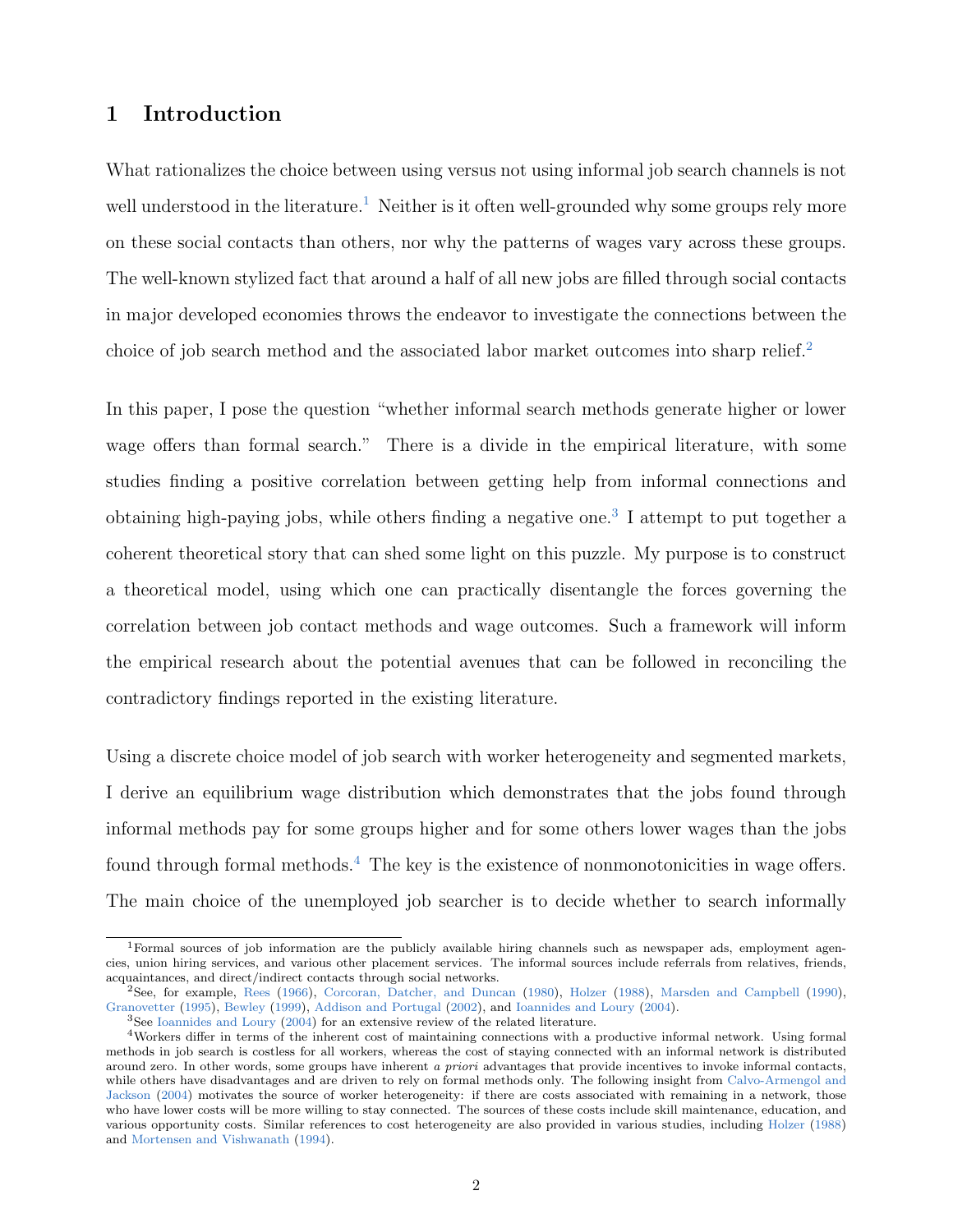and/or formally. Those who choose to search via formal methods only receive a certain equilibrium wage. Wages of those who choose to call their informal connections may be lower or higher than the wage offer generated through formal search. In particular, I show that, at the equilibrium, a certain fraction—say  $L \in [0, 1]$ —of informal searchers accept lower wages than the formal methods can generate and the remaining ones—say  $H = 1 - L \in [0, 1]$ —accept higher wages. The main theoretical insight of the paper is the following. The relative sizes of  $L$  and  $H$  are determined by two factors: **unobserved heterogeneity** in the cost of informal search and the degree of peer effects in the relevant population.

The first prediction of the model is that a greater degree of unobserved heterogeneity in the cost of informal search increases the likelihood of a positive correlation between using informal search and earning high wages. This suggests that as the fraction of better-connected workers increase in the population, informal search will be more likely to yield higher wages. Failing to control for this unobserved heterogeneity element may lead to contradictory estimates depending on which part of the population the sample represents. For example, [Marmaros](#page-31-3) [and Sacerdote](#page-31-3) [\(2002\)](#page-31-3), a breakthrough paper in the literature, document a positive correlation between earnings and the tendency of using informal contacts; but their sample consists of Darthmouth College seniors, who are potentially much better connected than a sample representing the whole population in the United States. [Simon and Warner](#page-33-0) [\(1992\)](#page-33-0) also document a positive correlation using a sample of individuals from the 1972 Survey of Natural and Social Scientists and Engineers. This sample also potentially suffers from the same problem. Similarly, [Rosenbaum, DeLuca, Miller, and Roy](#page-32-2) [\(1999\)](#page-32-2) find that the correlation between earnings and getting help from "close relatives" tend to be positive as men aged from 19 to 28 years. This is again plagued with a similar problem, because one becomes better connected as his/her close relatives—i.e., cousins, brothers, sisters—get older and become better connected. Similar arguments also hold for the papers reporting a negative correlation. For example, [Elliot](#page-30-3) [\(1999\)](#page-30-3) documents that workers residing in some certain neighborhoods, who find jobs through nonwhite contacts, tend to receive low wage offers. Similarly, papers including [Beggs and Hurlbert](#page-29-2) [\(1997\)](#page-29-2), [Mencken and Winfield](#page-32-3) [\(2000\)](#page-32-3), and [Smith](#page-33-1) [\(2000\)](#page-33-1) argue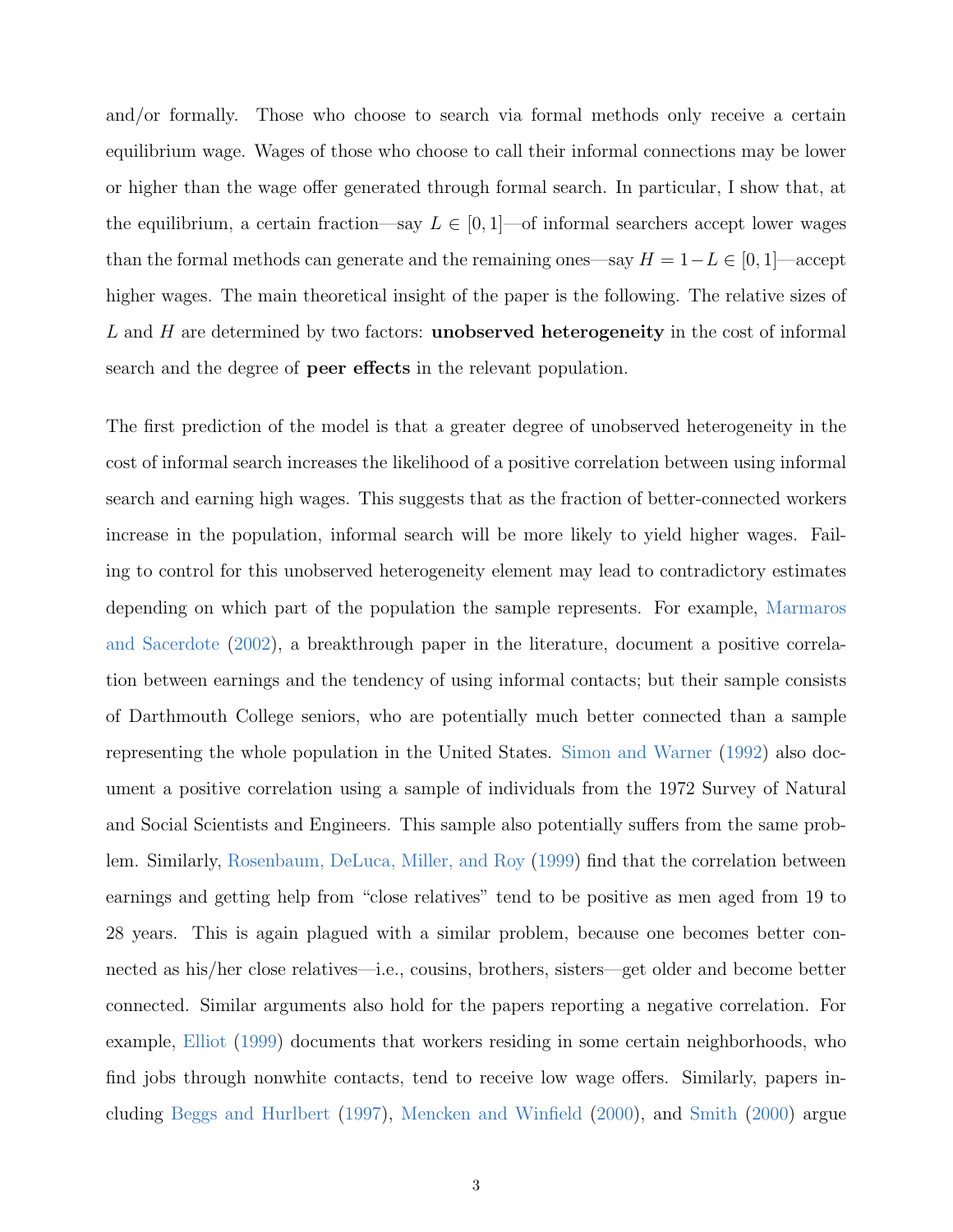that jobs found through uneducated female contacts systematically pay lower wages than the jobs found through formal methods. These papers tend to oversample individuals with poor connections. I conclude that failing to control for unobserved heterogeneity (characterizing if the worker is well-connected or not) may lead to misleading estimates of the sign of the correlation between informal contacts and earnings.<sup>[5](#page--1-0)</sup>

The second potential source is social interactions (or peer effects). With peer effects, the individual worker's choice of the search method is affected from the choices of other workers in the reference group or neighborhood [\[Bayer, Ross, and Topa](#page-29-3) [\(2008\)](#page-29-3)]. For example, an unemployed worker who wants to work at a large steel factory close to the neighborhood he/she lives would tend to invoke his/her contacts working in this factory if a significant portion of residents work in the same factory and if the norm is to search informally in the neighborhood. This kind of connection patterns are generally observed in poor neighborhoods, where most residents are blue-collar workers employed in a nearby factory. The model predicts that stronger peer influences increase the likelihood of a negative correlation between earnings and informal search. In other words, stronger peer effects make the workers at the lower end of the informal job seekers rely on referrals more intensively. Thus, peer effects operate among low wage earners. This result embodies another empirical suggestion: peer effects should also be controlled for in applied work, besides unobserved heterogeneity.

There is a theoretical literature aiming to understand the economic foundations of the relationship between earnings and job contact methods. But, just as the empirical literature, the theoretical results are also mixed. Early papers, including [Saloner](#page-32-4) [\(1985\)](#page-32-4) and [Montgomery](#page-32-5) [\(1991\)](#page-32-5), find that job search through informal contacts leads to a better exchange of information between the applicants and potential employers, thus it results in higher-quality matches and the pay is higher. As opposed to this view, [Bentolila, Michelacci, and Suarez](#page-29-4) [\(2010\)](#page-29-4) show that job search through informal connections may lead to inefficiencies as it may cause firms to hire workers quickly and solely based on subjective or premature referrals.<sup>[6](#page--1-0)</sup> Both of these

<sup>&</sup>lt;sup>5</sup>There are also studies reporting zero correlation [see [Bridges and Villemez](#page-29-5) [\(1986\)](#page-29-5), [Holzer](#page-31-4) [\(1987\)](#page-31-4), and [Marsden and Gorman](#page-31-5) [\(2001\)](#page-31-5)], and both positive and negative correlations [see [Antoninis](#page-29-6) [\(2006\)](#page-29-6) and [Pellizzari](#page-32-6) [\(2010\)](#page-32-6)]. See [Loury](#page-31-6) [\(2006\)](#page-31-6) for an excellent discussion of the sampling problems affecting the estimates in this literature.

 $6$ [Fontaine](#page-30-4) [\(2008\)](#page-30-4) argues that one's informal network grows over the life cycle, which means that initial wage disadvantages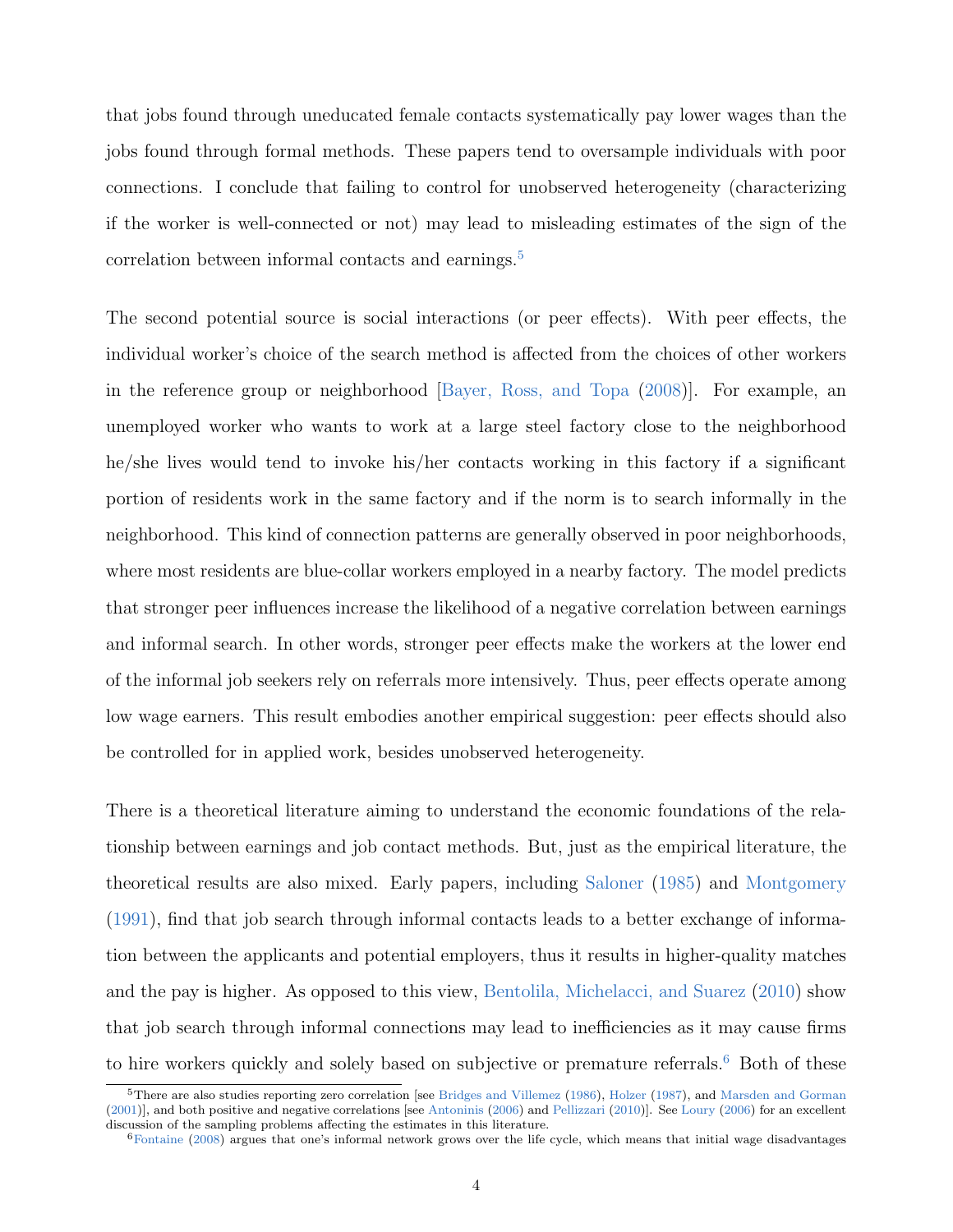views provide valuable insights into the problem under question. However, they fail to fully explain the sources of discrepancies in the empirical results. My model presents a unifying theoretical construct by bringing positive and negative correlations between wages and informal search together within a general equilibrium framework. The model is, therefore, capable of disentangling the forces governing the sign and the magnitude of the empirical correlation between earnings and informal connections.

In terms of the results, this paper is closest to [Pellizzari](#page-32-6) [\(2010\)](#page-32-6). Pellizzari builds a theoretical model to argue that using informal methods can either lead to a wage penalty or a wage premium. The model he develops is a simple three-period matching model, but the simplicity comes at a cost: unemployed workers accept all offers and wage determination is exogenous. This paper pushes the frontier in this literature in the sense that it extends Pellizzari's work into a version of the canonical Mortensen-Pissarides model, in which wages are endogenously determined in a general equilibrium setting and workers are allowed to reject any offer that they do not like. The main insights from the general equilibrium setting are that any factor affecting the unemployed workers' choices of searching formally versus informally also affects the wage distribution and, moreover, the strength of one's connections enters the Nash bargain in wage determination. This general equilibrium effects interact with the two factors I mention above, unobserved heterogeneity and peer influences, in determining the relative sizes of L and H in the economy, as well as which workers search informally and which ones search formally. I show that Pellizzari's main finding (that informal methods can either lead to a wage penalty or a wage premium) holds in this general equilibrium setting too. Such a setup allows me to derive sharp formulas for the distributions of equilibrium wages and unemployment rates. I analyze the sources of wage penalties or premia by performing intuitive comparative statics exercises.

In a more recent paper, [Zaharieva](#page-34-0) [\(2012\)](#page-34-0) also shows that positive and negative forces coexist in the determination of the effect of job contact methods on wages. Specifically, she shows

of search by informal contacts may be replaced with wage advantages as one gets older and accumulates more experience. This view predicts that the correlations may also vary over the life cycle.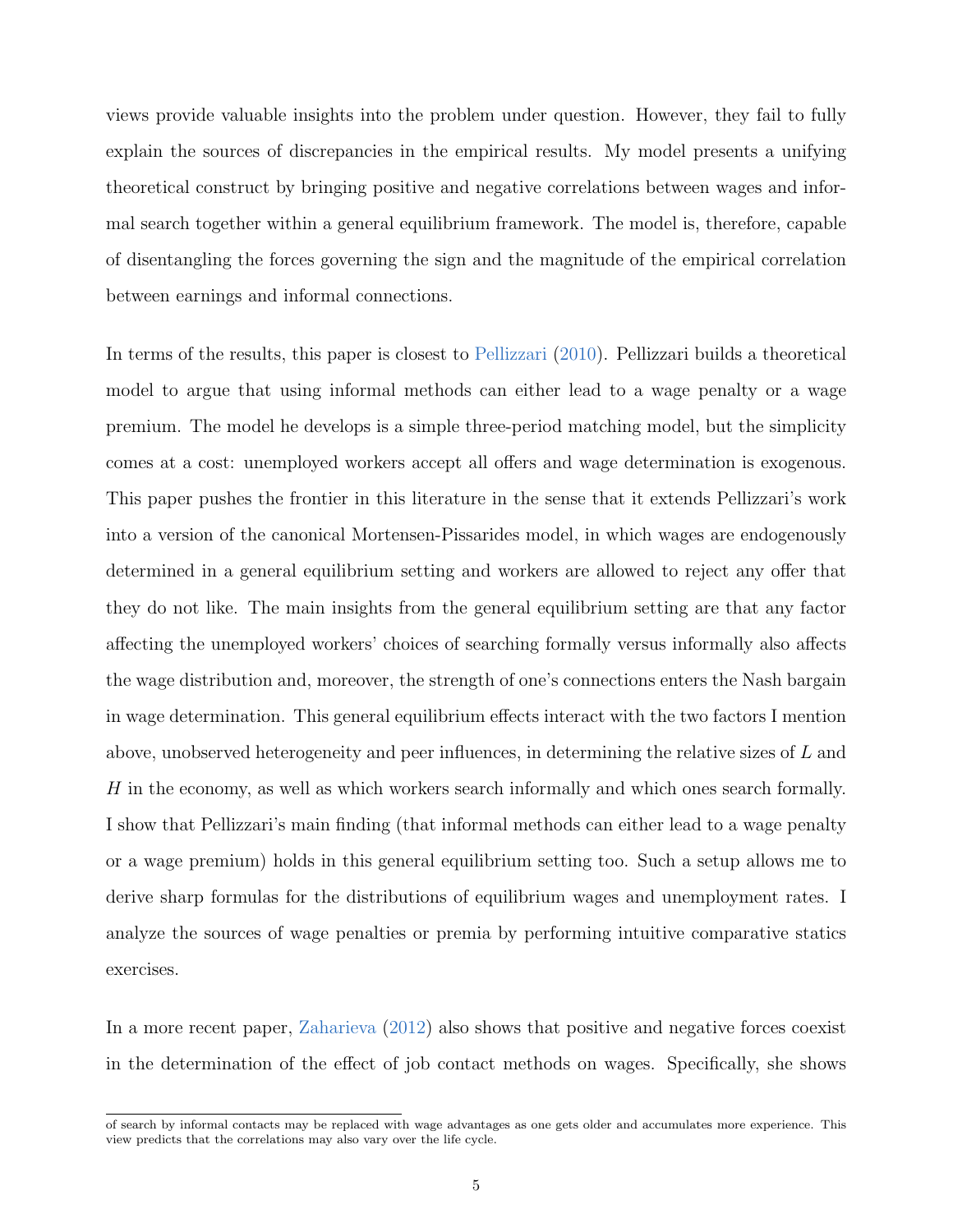that referrals have a positive effect on reservation wages (because better connected workers can bargain higher wages), while there is also a negative effect due to negative selection (i.e., the average productivity of a referred worker tends to be lower than the average productivity at the market level). In a companion paper, [Zaharieva](#page-34-1) [\(2013\)](#page-34-1) demonstrates that wages are ex-post bargained and can deviate (in both directions) from the posted wage depending on the worker's bargaining power.

The plan of the paper is as follows. Section 2 sketches the main results and motivates the model. Section 3 presents the model and its solution. The model presented in Section 3 rules out peer influences for simplicity. Section 4 introduces peer effects and describes the effect of social forces on wage differentials. Section 5 concludes.

### 2 Motivation and Sketch of the Results

The key result is the existence of nonmonotonicities in wages. As explained above, the source of these nonmonotonicities is twofold: worker heterogeneity and peer influences. Heterogeneity comes from the differences across workers in terms of the inherent cost of maintaining connections with a productive informal network. This cost reflects how well-connected the workers are. Those who are well-connected have inherent advantages in informal search, whereas those who are not so well-connected will tend to rely on formal methods since the cost of accessing a productive network is high for them. Peer influences are related to social forces diffusing into individual-level decision making. Referrals and social interactions are the main forms of these influences. Below I discuss how the existence of cost heterogeneity and peer effects can be related to wage nonmonotonicities and how this relation can be associated with the results documented in the empirical literature.

Figure [\(2.1\)](#page-8-0) exemplifies the nature of the equilibrium outcomes that I focus on in this paper. Workers differ in the cost of using informal contacts in job search and the cost of using formal methods are the same for all workers. More precisely, the cost of using formal methods is set to zero for all workers and the cost of using informal contacts is assumed—for simplicity—to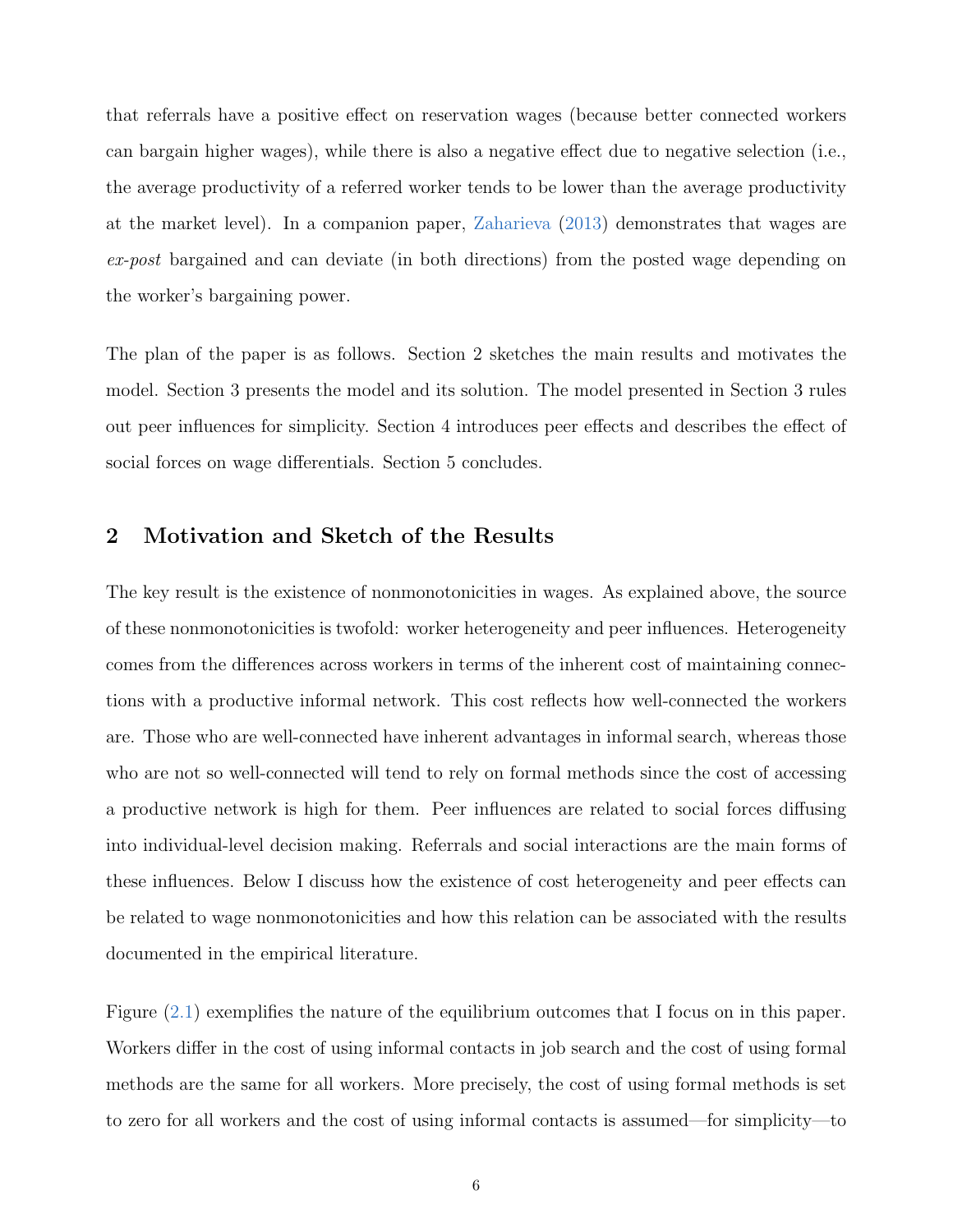<span id="page-8-0"></span>

Figure 2.1: WAGE DISTRIBUTION AND NONMONOTONICITIES. This figure describes the distribution of wages and demonstrates the existence of nonmonotonicities in wages. The downward sloping portion of the wage schedule describes the wages that informal job seekers receive, whereas the horizontal portion describes formal job seekers' wages. Obviously, a fraction of the informal job seekers earn lower and the rest earn higher wages than formal job seekers. This is only an example and the underlying parameterization is given in Section 3.

be symmetrically distributed around zero.<sup>[7](#page--1-0)</sup> Nonmonotonicities in wages can be clearly seen in Figure  $(2.1)$ . Worker types  $z$ —which define the individual-level heterogeneity in the cost of search via informal methods—are on the horizontal axis, wages  $w(z)$  are on the left-vertical axis, and the probability density  $f(z)$  of worker types is on the right-vertical axis. First, observe that, there exists an endogenous threshold type,  $z_T$ , below which workers invoke their informal contacts [Regions I & II]. The ones with high cost of searching via informal contacts choose the formal methods, which yield a wage that is constant across types [Region III]. Comparison of the wages in Region III with those in Region I and Region II shows the

 $7$ To be concrete, I assume that z is normally distributed with mean zero. Existence of a cost distribution can be justified as follows. It is argued in the literature that job search through informal networks are less costly and more productive. If this were the case, then all unemployed workers would use informal search ruling out the formal methods. But this is clearly not the case as there is a fair mix of formal and informal search across unemployed workers. Some papers, including [Pistaferri](#page-32-7) [\(1999\)](#page-32-7), argue that less-skilled workers prefer informal contacts more than skilled workers. But, again, this statement is only partially true, since it is well known that becoming top managers or finding jobs in top firms/institutions also require strong informal connections. For example, highly skilled workers tend to offer their skills directly to employers through their connections rather responding to publicly available opportunities [\[Heath](#page-30-5) [\(1999\)](#page-30-5), Böheim and Taylor [\(2002\)](#page-29-7)]. Evidently, it is hard to agree on a strict rule about whether it is in general less costly to search informally or whether workers of a specific skill category necessarily invokes social contacts more intensively. This suggests that, theoretically speaking, there is considerable (within- and between-group) heterogeneity in the relative cost of search via informal contacts and it is one of the determinants of who does what in terms of the method of job search.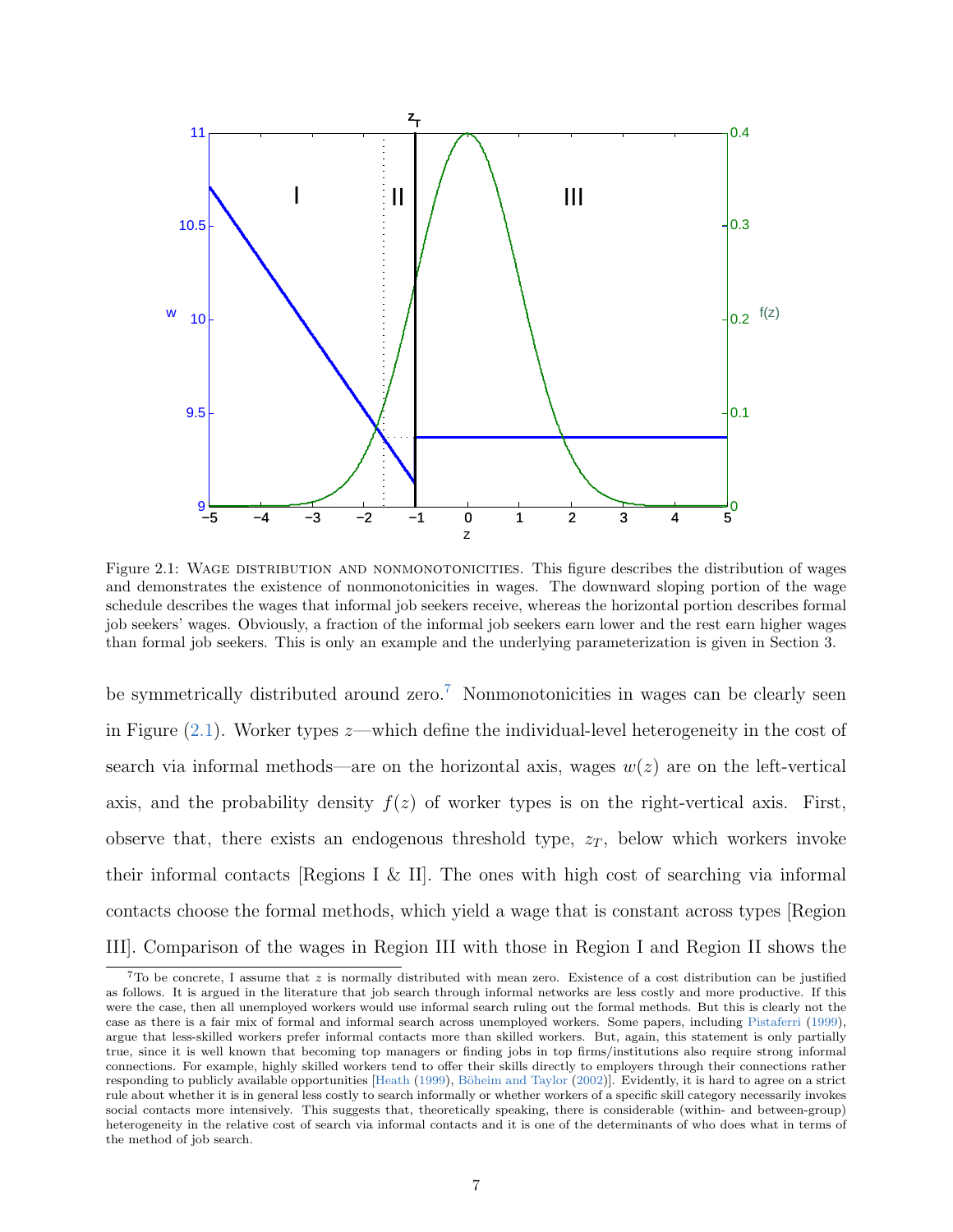<span id="page-9-0"></span>

Figure 2.2: INCREASED HETEROGENEITY. This figure describes the effect of increased inequality in the distribution of the cost of informal search on wages. The extent of nonmonotonicities—and, thus, the threshold type—is unaltered in this case, but the wages are pushed out to tails. Clearly, with increased heterogeneity, the fraction of high wage earners among informal job seekers is larger. Peer effects are ruled out in this example.

nonmonotonicities in wages; that is, search via informal contacts results in for some groups higher pay and for some others lower pay than search via formal methods. Notice that the mass of workers in Region I corresponds to  $H$  defined in Section 1 and the mass in Region II corresponds to L.

The underlying model is a version of the standard Mortensen-Pissarides framework with segmented markets and worker heterogeneity. Wages are determined via Nash bargaining in each sub-market. Informal search is more productive for all workers, although it is relatively more costly on the right-tail versus the left-tail of the type distribution. So, there is a cost-benefit tradeoff along this margin. That informal search is more productive (i.e., it yields a higher job finding rate) reduces the duration of unemployment for those who typically rely on informal methods.[8](#page--1-0) Those who have extremely low cost (i.e., the ones close to the left tail) can tolerate

<sup>8</sup>This assumption is empirically justified. The monthly Current Population Survey (CPS) data contain information about the job search methods of the unemployed. The data suggest that almost all of the unemployed workers (i.e., those actively seeking a job) in the US use formal job search methods, but only around 20 percent of them use "also" informal contacts in job search. This means that those relying on informal methods use formal and informal methods simultaneously. Moreover, the data suggest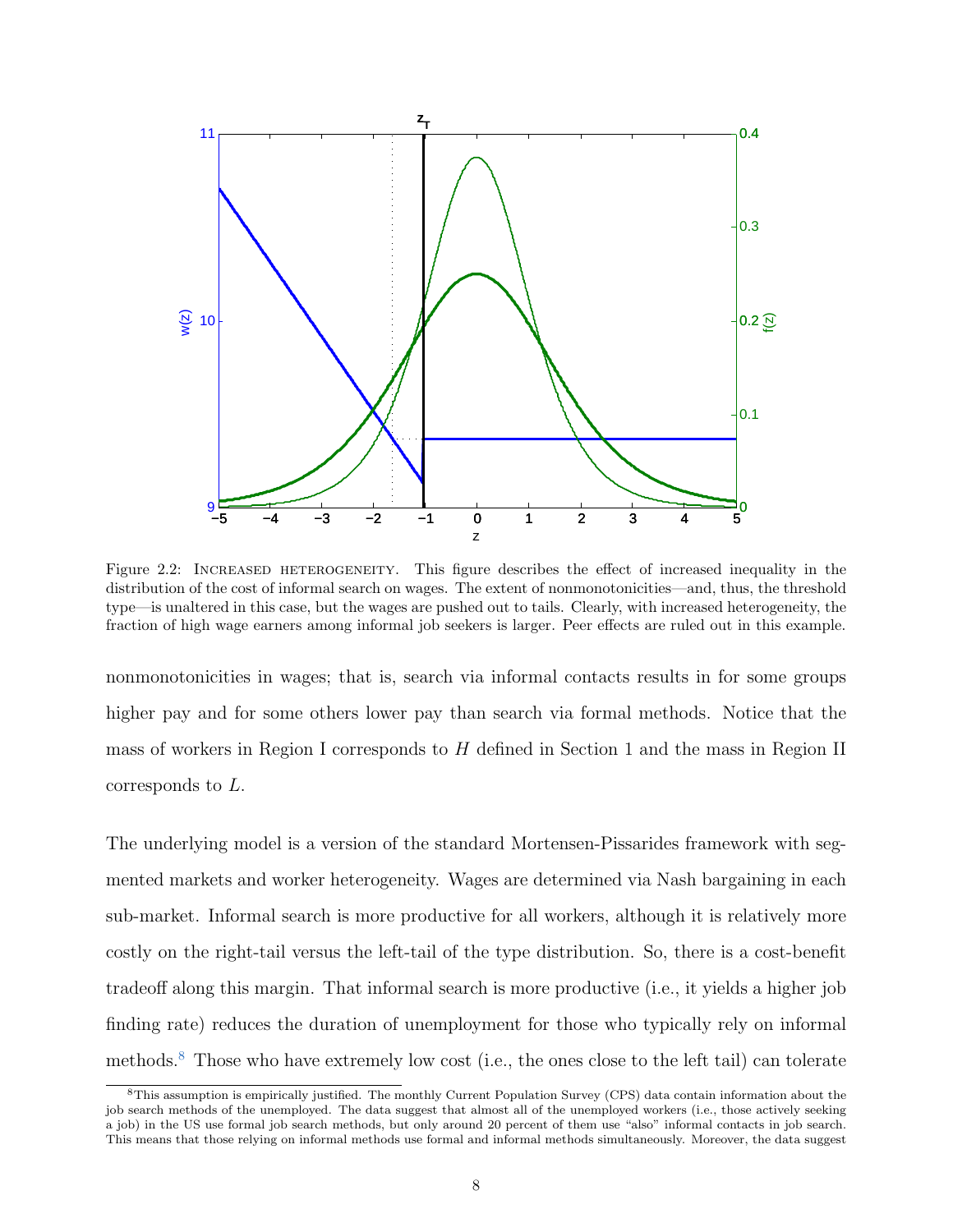<span id="page-10-0"></span>

Figure 2.3: STRONGER PEER INFLUENCES. This figure shows the effect of stronger peer influences on wages. The type distribution is unaltered. The red line corresponds to the wage function with weaker peer effects, while the blue line describes stronger peer effects. As the peer effects become stronger, the degree of nonmonotonicities gets larger. Notice that stronger peer effects raise the fraction of low-earners among the informal job seekers. The threshold type  $z_T$  shifts to the right.

staying unemployed for a longer time, but firms in those markets will lose output if the job remains vacant that long. Thus, firms are willing to pay high wages for those workers. In other words, the strength of one's connections enters the Nash bargain. This explains Region I. In Region II, the expected duration of unemployment is low, but the workers' willingness to wait for the most desirable wage offer to arrive is not as high as the ones on the left tail. As a result, they compare the wages that they would get had they searched via formal methods and a lower paying job, in which they expect to stay unemployed for a shorter period of time. Firms know this, and they offer a lower wage in Region II. Region III resembles the textbook Mortensen-Pissarides wages. Notice that  $z_T$  is endogenously determined within the model.

As I discuss in Section 1, there is no consensus about the effect of informal search on wages in the empirical literature. Some papers find a positive correlation between informal search and

that the job finding rate is slightly higher—therefore, the unemployment duration is slightly lower—for the unemployed workers who use both formal and informal methods in job search relative to those who rely only on formal methods. Note that these patterns, as the result of this paper suggests, do not imply that those using informal contacts receive higher or lower wages than those using only formal methods.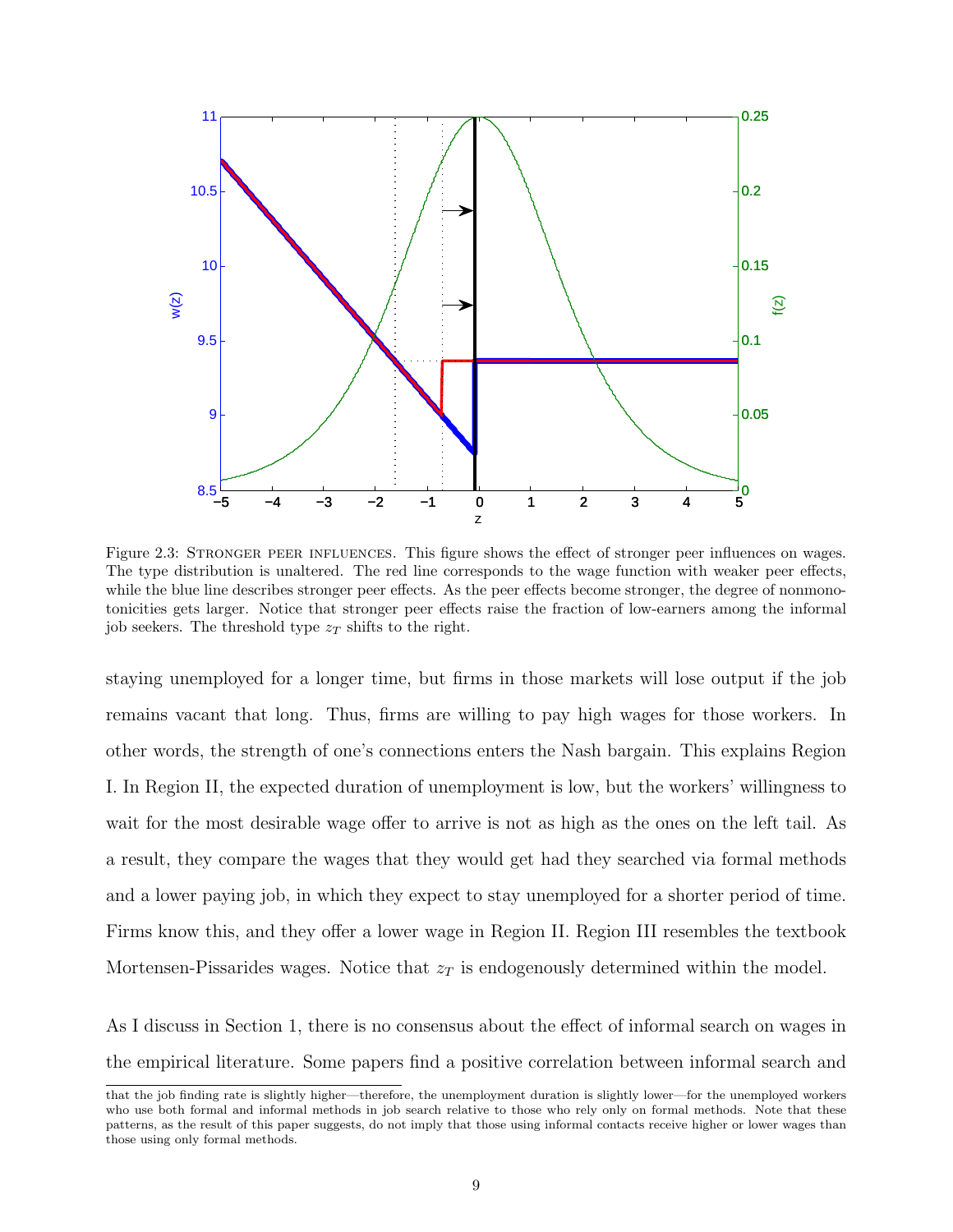high wages, while others find a negative one. The model I develop in this paper shows that these two findings can coexist. It is important to understand the conditions under which one result dominates the other. I argue that changes in the degree of heterogeneity and changes in the strength of peer influences can have distinct effects. More precisely, in environments with greater cost heterogeneity, a much larger fraction of workers who find jobs through informal search tend to earn higher wages [see Figure  $(2.2)$ ]. The left-tail becomes fatter, i.e., there is a transfer from Region II to Region I, which leads to a greater fraction of workers with stronger informal connections. Therefore, empirical studies based on samples with greater heterogeneity will tend to find a positive correlation between using informal search and earning high wages. With stronger peer effects, on the other hand, a much larger fraction of workers who find jobs through informal search tend to earn lower wages [see Figure [\(2.3\)](#page-10-0)]. Greater peer effects does not alter the distribution of workers, but it affects the extent of nonmonotonicities. As Figure [\(2.3\)](#page-10-0) suggests, stronger peer influences increases the fraction of workers who search informally yet receive lower wages. This is intuitive, because if social forces are more effective in a region or among a group of people, this will lead to more significant referral effects which will manifests itself as a "live-nearby/work-nearby" pattern. I conclude that samples from the regions with large peer effects will tend to yield a negative correlation between using informal search and earning high wages.

It is important to note that, in the first exercise, I shut down peer influences and focus solely on the effect of increased heterogeneity on wages. In this case, changes in the type distribution lead to a change in the wage distribution, but the degree of nonmonotonicities is not altered since  $z_T$  is unaltered. Varying the dispersion of cost distribution in the presence of peer effects alters not only the wage distribution but the degree of nonmonotonicities [see Figure [\(2.4\)](#page-12-0)]. This makes the case even stronger: a fatter left tail leads to higher wages in Region I, while the existence of peer effects leads to a slight extension in the degree of nonmonotonicities in Region II. Next section presents the basic model, in which I shut down peer effects. Section 4 introduces peer influences and discusses how the results of Section 3 are altered in this more complicated setting.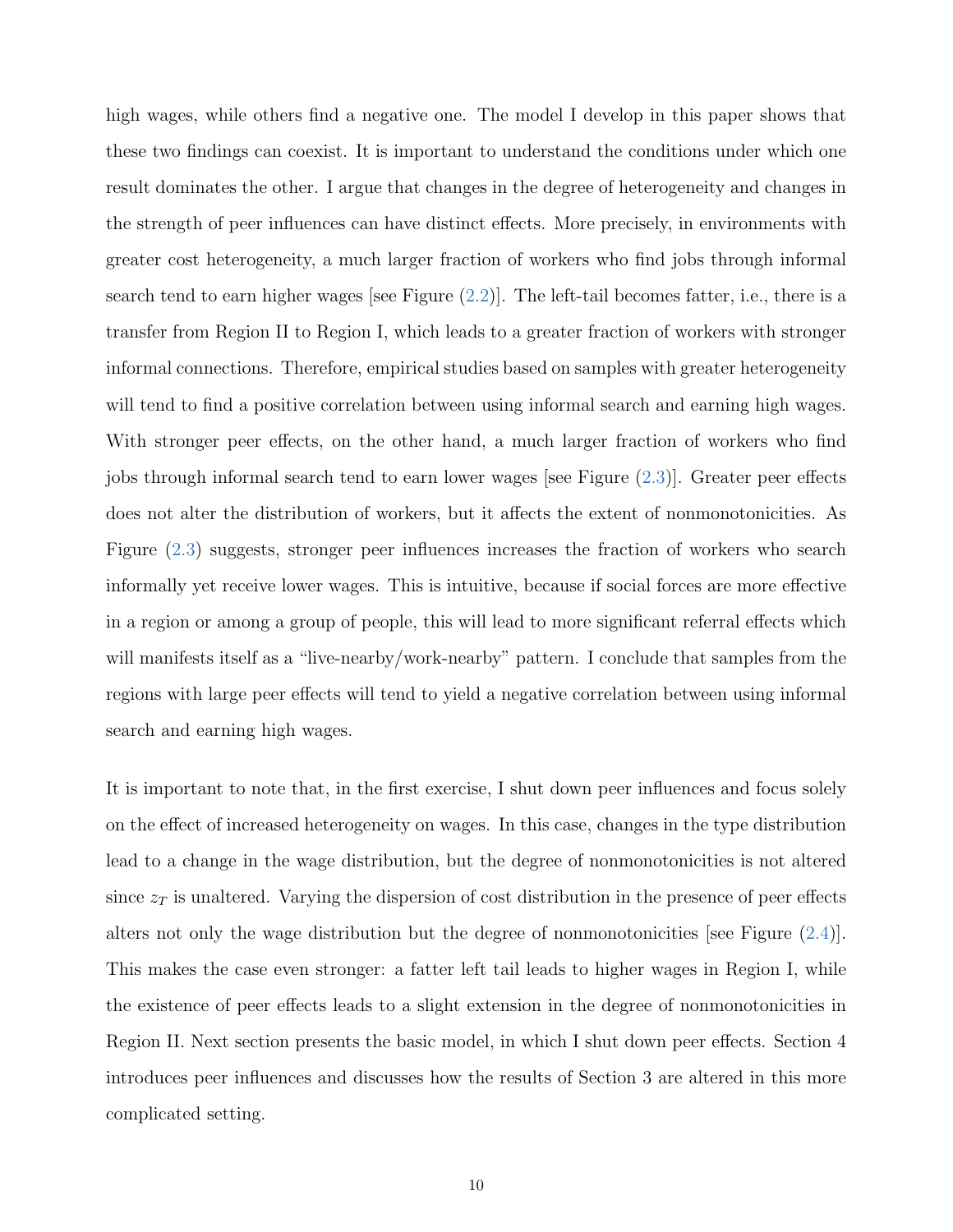<span id="page-12-0"></span>

Figure 2.4: INCREASED HETEROGENEITY IN THE PRESENCE OF PEER EFFECTS. This figure displays the effect of increased heterogeneity on wages in the presence of peer influences. The red line corresponds to the wage function with lower heterogeneity and the blue line is the one with greater heterogeneity. As in Figure [\(2.2\)](#page-9-0), the left-tail becomes fatter and the fraction of high earners among informal job seekers goes up. But the existence of peer effects pushes the threshold type to the right as in Figure  $(2.3)$ . This finding strengthens the case: greater heterogeneity increases the fraction of high earners and peer effects raise the fraction of low earners among informal job seekers.

## 3 Model

This section introduces an equilibrium job search model in which identical firms post vacancies in segmented markets to attract workers while heterogeneous job seekers engage in costly search. Unemployed workers have two job search options: formal search and informal search. There is no search on the job. Wages are determined via Nash bargaining in each sub-market. Such a setup yields analytically tractable equilibrium distributions of wages and unemployment in the worker population. The details of the model and the solution are presented below. For simplicity, peer effects are ruled out in this section and will be introduced in Section 4.

It will perhaps be useful to elaborate further on the segmented markets assumption. In heterogeneous-agent search models, there are two options to formulate the matching technology: undirected and directed search. Undirected search formulates the matching function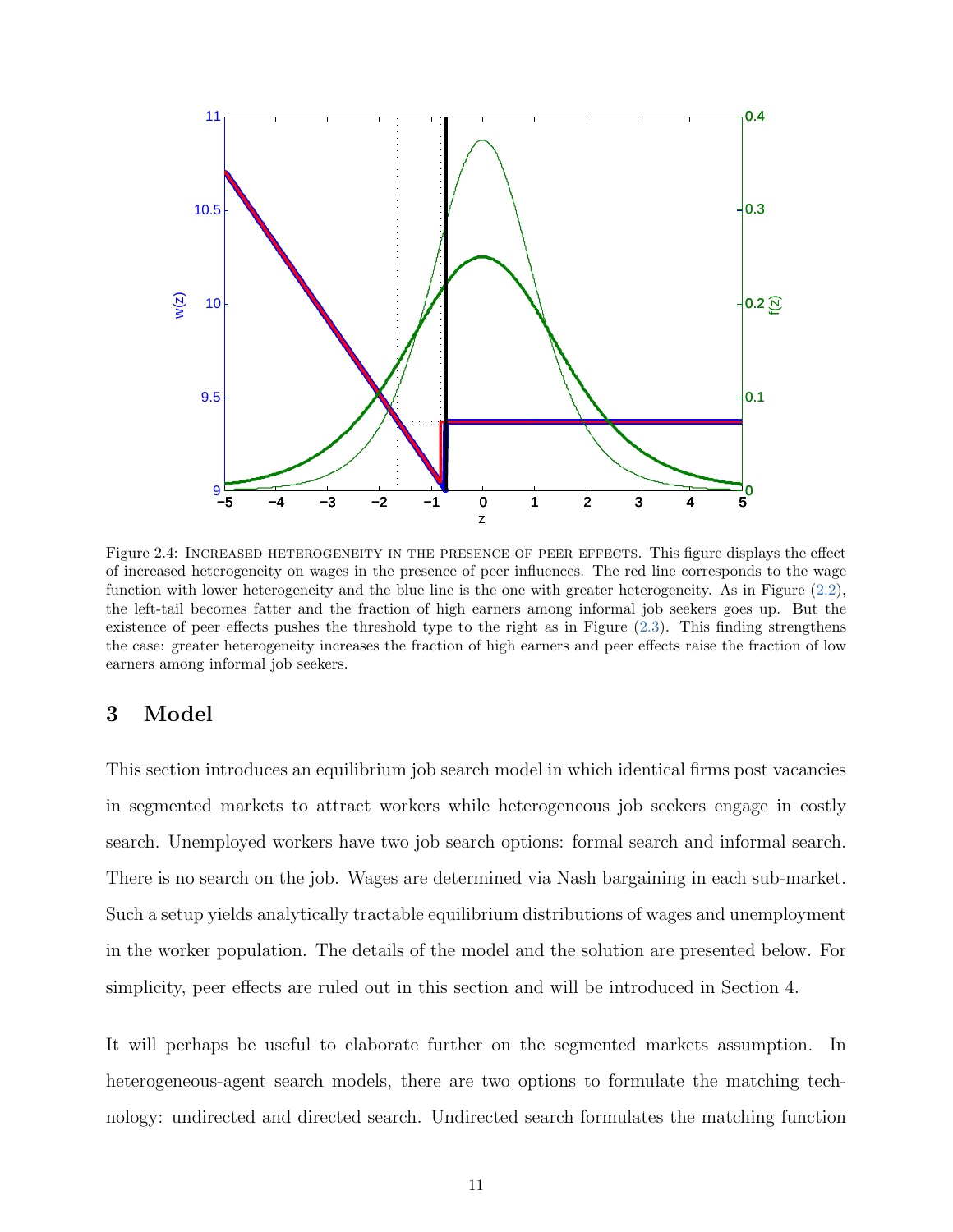in terms of the total number of matches being created and then splits the matches across types. Directed search, on the other hand, assumes that markets are segmented across types and different wages belong to different markets. I adopt the segmented markets assumption for two reasons: (i) for analytical tractability and (ii) with undirected search, the aggregate search intensity needs to be placed into the matching technology, in which case I would lose track of the sources of peer effects (i.e., whether peer influences comes from preferences or the matching technology would be difficult to separate), which is a critical issue in the model. The segmented markets assumption removes this concern and enables me to isolate the effect of peer influences on wages.

The assumptions of directed search and segmented markets are standard in the search literature. There are many breakthrough papers—including but not limited to [Burdett, Shi, and](#page-29-8) [Wright](#page-29-8) [\(2001\)](#page-29-8), [Shi](#page-33-2) [\(2002\)](#page-33-2), [Shimer](#page-33-3) [\(2005\)](#page-33-3), and [Decreuse and Zylberberg](#page-30-6) [\(2011\)](#page-30-6)—invoking this assumption. One practical reason why directed search in segmented markets is preferred in some papers is that, when heterogeneity among workers and/or firms is assumed, such a setup would yield analytically tractable and well-defined wage distributions at the equilibrium. Besides theoretical arguments, there are also empirical considerations providing some support for segmentation based on the cost of search. It is clearly documented in the literature that the incidence of using informal contacts exhibits considerable variation across race, gender, edu-cation, age, experience, industry, and occupation categories.<sup>[9](#page--1-0)</sup> Moreover, these differences are persistent. In addition to these studies, [Holzer](#page-31-0) [\(1988\)](#page-31-0), [Mortensen and Vishwanath](#page-32-1) [\(1994\)](#page-32-1), and [Calvo-Armengol and Jackson](#page-30-2) [\(2004\)](#page-30-2) argue explicitly that job search costs are heterogeneous across population subgroups, which supports the main assumptions and modeling choices of this paper.

#### 3.1 Worker Heterogeneity

There is a continuum of workers indexed by  $z \in \mathcal{Z}$ , where  $\mathcal Z$  is the support of worker types. Workers are risk neutral and infinitely lived. Each worker seeks to maximize the expected

<sup>9</sup>See, for example, [Corcoran, Datcher, and Duncan](#page-30-0) [\(1980\)](#page-30-0), [Datcher](#page-30-7) [\(1983\)](#page-30-7), [Marsden and Hurlbert](#page-32-8) [\(1988\)](#page-32-8), [Wegener](#page-33-4) [\(1991\)](#page-33-4), [Green, Tigges, and Diaz](#page-30-8) [\(1999\)](#page-30-8), [Falcon and Melendez](#page-30-9) [\(2001\)](#page-30-9), and [Loury](#page-31-6) [\(2006\)](#page-31-6). [Topa](#page-33-5) [\(2011\)](#page-33-5) present an excellent review of the related literature.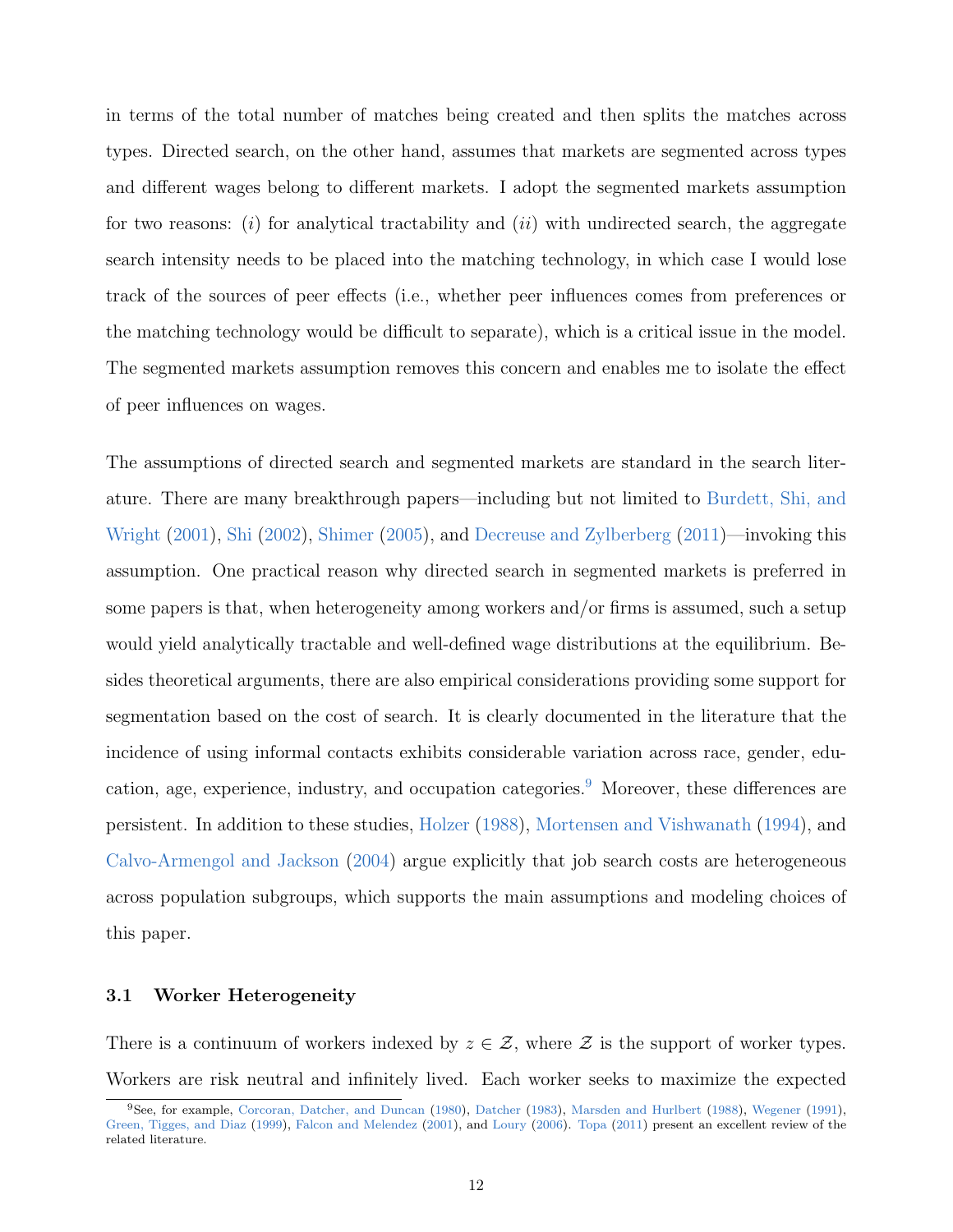discounted value of labor income, unemployment income, and search effort. Two methods of job search are available for the unemployed worker: she will either rely only on formal methods or invoke also her informal contacts. This is a discrete choice model. The binary discrete variable,  $D(z)$ , describes the choice of search method for each unemployed worker z.  $D(z) = 0$  if only formal methods are used and  $D(z) = 1$  if the informal contacts are also invoked by a worker of type z.

Formal methods are costless for all workers, i.e., the disutility from using only formal methods is zero for all  $z^{10}$  $z^{10}$  $z^{10}$  But the cost of invoking informal contacts is not necessarily zero and it differs across workers. It is instructive to interpret this heterogeneous cost as each worker's proximity to an informal network. I assume that the cost of using informal channels is distributed around zero. As a result, some workers have advantages in using informal connections over formal methods. Similarly, some workers have disadvantages in using informal contacts, which tilt their choices toward relying on formal methods only. For analytical simplicity, I let  $z$  denote this cost. In other words, workers are indexed by the cost of using informal connections in job search. The distribution of this cost is denoted by the cumulative distribution function  $G(z)$ , which is centered at zero and assumed to be absolutely continuous with respect to the Lebesgue measure.

After this description, the period utility for type-z workers,  $U(z)$ , can be written as

$$
U(z) = \begin{cases} w(z), & \text{if employed,} \\ x - D(z)z, & \text{if unemployed,} \end{cases}
$$
 (3.1)

where  $w(z)$  is the type-specific wage outcome, x is the unemployment income (which is the same for all workers), and  $D(z)z$  is the cost of search effort. Parallel to the definiton of the discrete choice structure given above, the cost of job search is zero if the unemployed worker relies only on formal methods, i.e.,  $D(z) = 0$ , and it equals z if the unemployed worker invokes also her informal contacts, i.e.,  $D(z) = 1$ .

 $10$ Setting the cost of formal search to zero can be considered just as a normalization for the purpose of analytical tractability.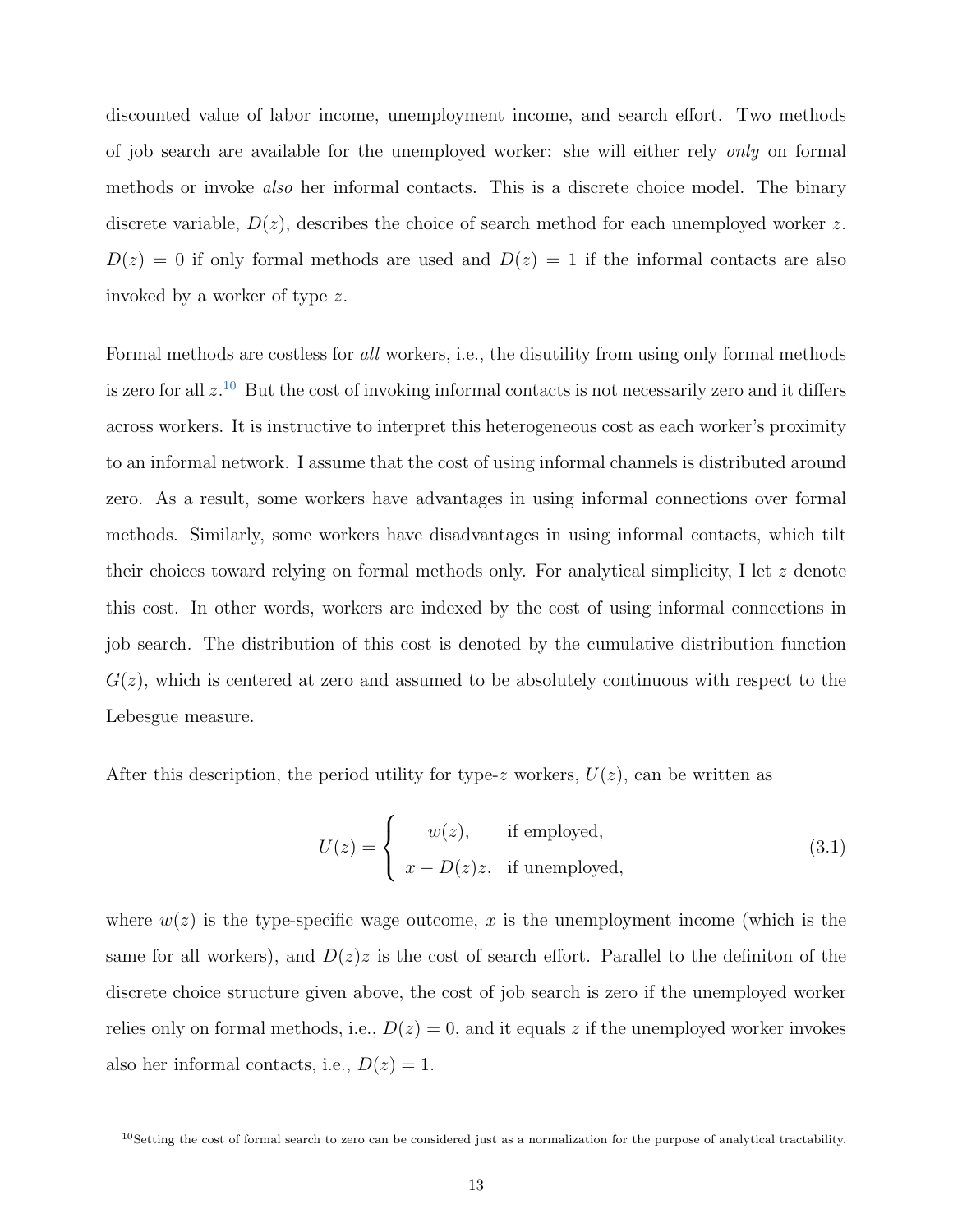#### 3.2 Matching Technology and Turnover

To obtain a clear-cut formulation of the distribution of wages, I assume that firms can direct their search into a specific sub-market—the market for type-z workers. The job matching technology in each sub-market z can therefore be written as

$$
m(z) = m(s(D(z))u(z), v(z)),
$$
\n(3.2)

where  $u(z)$  is the rate of unemployment among type-z workers,  $v(z)$  is the vacancy rate in the sub-market z, and  $s(D(z))$  is the market-specific mean efficiency of search methods. Notice that  $s(\cdot)$  is a function of the search method,  $D(z)$ , preferred by type-z unemployed workers. In other words, it transforms the search effort into effective units of search.

Since all type-z unemployed workers will make the same choice of the search method,  $s(D(z))$ will be equal to either  $s(0)$  or  $s(1)$ . A natural implication of this formulation is the inequality  $s(1) > s(0)$ , which means that relying only on formal methods reduces the efficiency of job search—relative to invoking also the informal contacts. To simplify the calculations, I let  $s(0) = \alpha s(1)$ , where  $0 < \alpha < 1$ .

I assume that the matching technology is of constant returns to scale with positive first-order and negative second-order partial derivatives. The functional form of the matching technology is homogeneous across types. For concreteness, I assume

$$
m(z) = \left(s(D(z))u(z)\right)^{\eta} v(z)^{1-\eta},
$$
\n(3.3)

where  $0 < \eta < 1$ . A Poisson process transfers the workers from unemployment to employment with the transition probability for type-z unemployed workers

$$
q(z) = \frac{m(s(D(z))u(z), v(z))}{s(D(z))u(z)} = \left(\frac{v(z)}{s(D(z))u(z)}\right)^{1-\eta}.
$$
\n(3.4)

Following the conventional notation, I let  $\theta(z) = v(z)/s(D(z))u(z)$  to denote labor market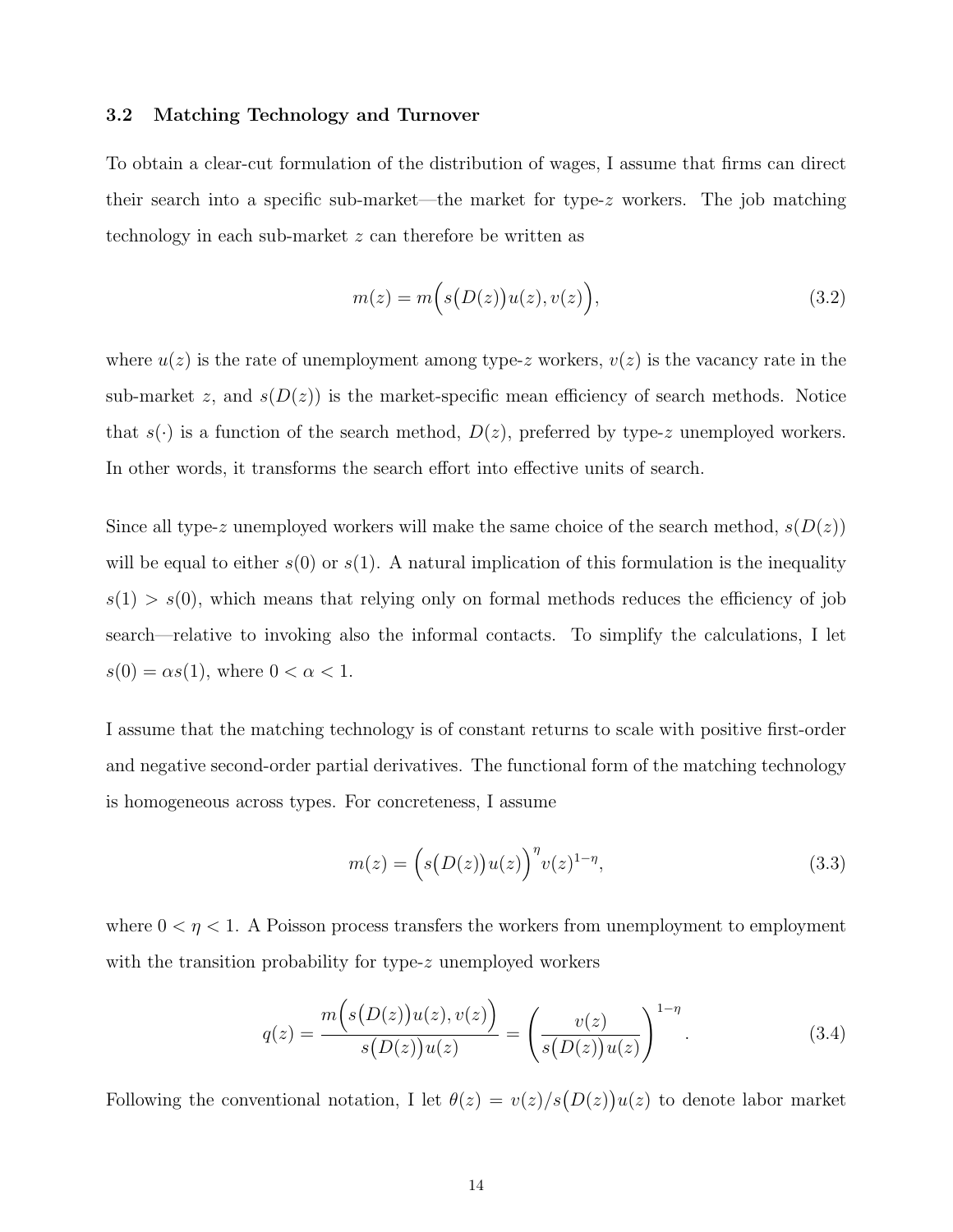tightness for type-z workers, which allows me to write

$$
q(z) = \theta(z)^{1-\eta}.\tag{3.5}
$$

Another Poisson process transfers the jobs from being vacant to filled in sub-market z with the transition probability

$$
q_f(z) = \frac{m(s(D(z))u(z), v(z))}{v(z)} = \left(\frac{s(D(z))u(z)}{v(z)}\right)^{\eta}, \tag{3.6}
$$

which can, again, be rewritten as

$$
q_f(z) = \theta(z)^{-\eta}.\tag{3.7}
$$

Notice that  $q(z)$  and  $q_f(z)$  are related by

$$
q(z) = \theta(z)q_f(z). \tag{3.8}
$$

Let  $\gamma$  be the exogenous rate at which job destruction shocks arrive. Standard calculations yield that, at the steady state, the equilibrium unemployment rate for type-z workers is given by

$$
u(z) = \frac{\gamma}{\gamma + \theta(z)^{1-\eta}},\tag{3.9}
$$

which means that the aggregate rate of unemployment,  $u$ , in this economy can be calculated with the formula

$$
u = \int_{\mathcal{Z}} \frac{\gamma}{\gamma + \theta(z)^{1-\eta}} dG(z). \tag{3.10}
$$

The interpretation is the following. There are two distinct values that the tightness parameter can take in each sub-market:  $\theta(z) = \theta(z, 1)$  if  $D(z) = 1$  and  $\theta(z) = \theta(z, 0)$  if  $D(z) = 0$ . Clearly,  $\theta(z,1) > \theta(z,0)$ ; that is, the rate of unemployment for types who rely only on formal methods is higher than those who invoke also their informal contacts. The aggregate unemployment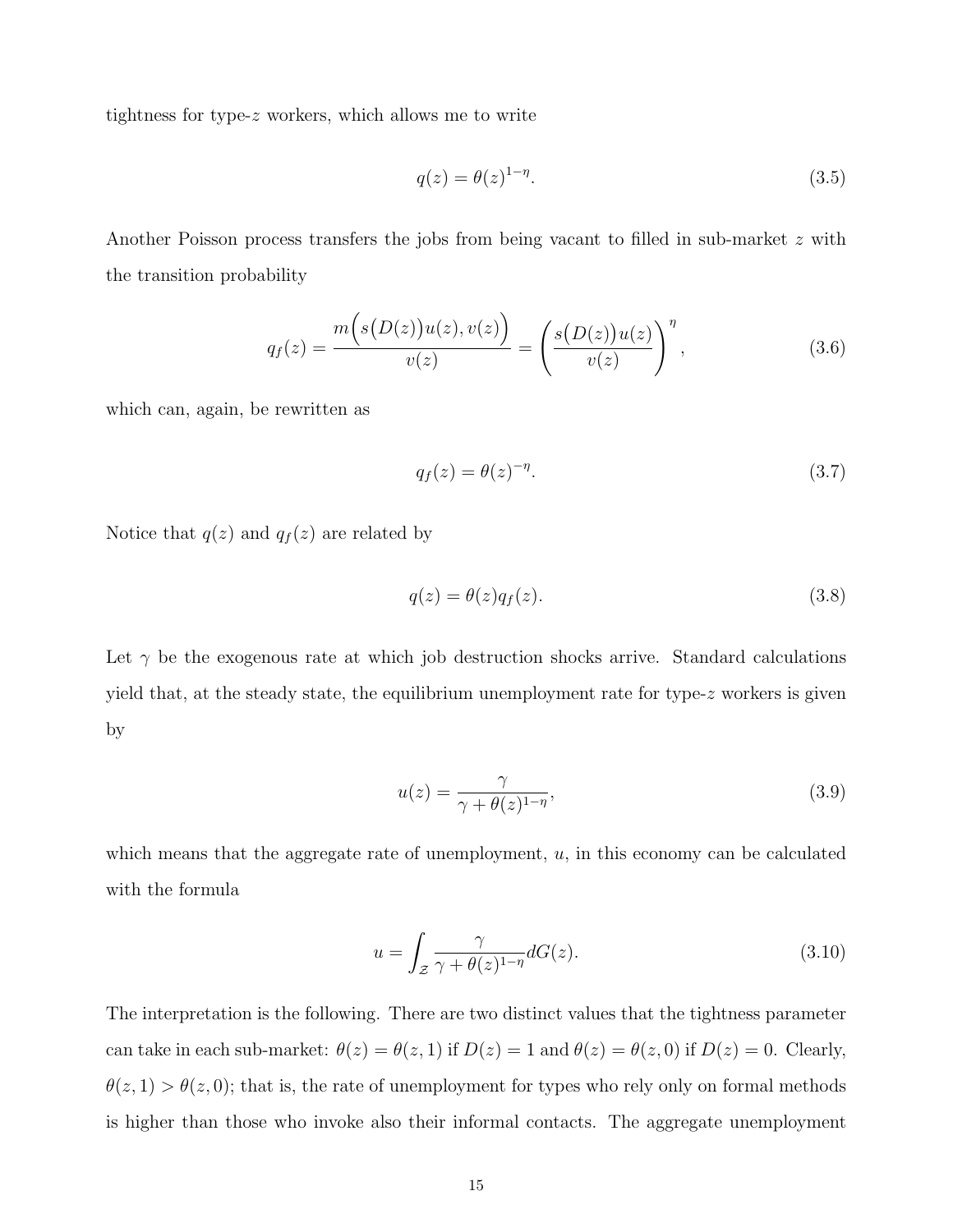rate is a weighted average of these high and low rates. There exists a threshold type  $z_T$  that determines this weight. The types  $z < z_T$  have cost advantage and they choose  $D(z) = 1$  in the equilibrium, whereas the types  $z > z_T$  choose  $D(z) = 0$ . It is easy to see that the discrete choice structure allows me to write

$$
u = \int_{-\infty}^{z_T} \frac{\gamma}{\gamma + \theta(z, 1)^{1-\eta}} dG(z) + \int_{z_T}^{\infty} \frac{\gamma}{\gamma + \theta(z, 0)^{1-\eta}} dG(z).
$$
 (3.11)

In other words, those who search only via formal methods (i.e.,  $z > z_T$ ) face a higher unemployment rate, whereas those who invoke also informal methods (i.e.,  $z < z_T$ ) face a lower unemployment rate. The aggregate rate of unemployment is a simple integral over the type horizon. Before describing the solution strategy for determining  $z_T$ , it will perhaps be useful to motivate the threshold crossing behavior that the model exhibits. These type of models are at the heart of discrete choice theory (see, e.g., [Heckman](#page-30-10) [\(1981\)](#page-30-10)) and have been used extensively in the empirical labor economics literature. In a typical model, an unobserved random variable is defined as a utility difference between the alternative states. This setup captures the essential idea that comparisons between alternative states generate choices. At the threshold, the costs and benefits are equalized and individual's decision problem is solved. The theoretical model in this paper also has a similar flavor. There is a heterogeneity element characterizing the cost of informal search. The agent decides whether to use informal contacts in job search or not by comparing the present discounted value of life-time returns under the two choices. The resulting threshold defines a comparison between formal versus informal search and rationalizes the choice of search methods. Next I describe the solution strategy.

#### 3.3 Workers' Problem

Let  $r > 0$  denote the rate of interest. The present discounted value from unemployment, for a worker of type z, is

$$
rV_u(z) = x - D(z)z + \theta(z)^{1-\eta} (V_e(z) - V_u(z))
$$
\n(3.12)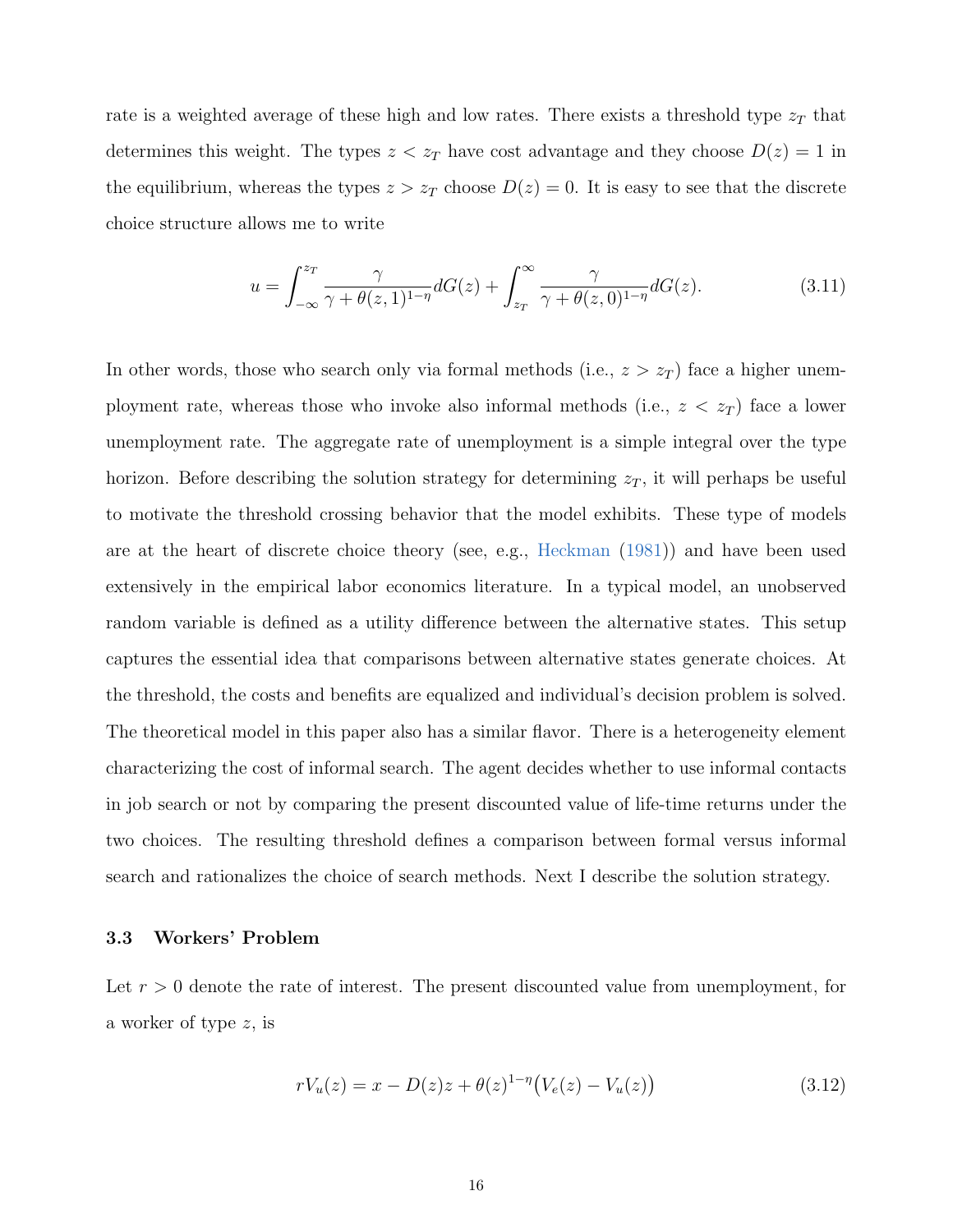and the present discounted value from employment, for a worker of type  $z$ , is

$$
rV_e(z) = w(z) + \gamma (V_u(z) - V_e(z)).
$$
\n(3.13)

Clearly,

$$
V_e(z) = \frac{w(z) + \gamma V_u(z)}{r + \gamma}.
$$
\n(3.14)

As a result,

$$
V_u(z) = \frac{(r+\gamma)[x - D(z)z] + \theta(z)^{1-\eta}w(z)}{r[r+\gamma+\theta(z)^{1-\eta}]}
$$
(3.15)

and

$$
V_e(z) = \frac{\gamma [x - D(z)z] + [r + \theta(z)^{1-\eta}]w(z)}{r[r + \gamma + \theta(z)^{1-\eta}]}.
$$
\n(3.16)

#### 3.4 Firms' Problem

Let  $W_o(z)$  be the present-discounted value of expected profit from an occupied job and  $W_v(z)$ the present-discounted value of expected profit from a vacant job in market z. Let the value of the job's output when it is filled be p, where  $p > 0$  is fixed.

As in the standard search model, I assume that there is free entry, i.e., vacancies are created until they yield zero profit. In other words, all rents from new vacancy creation are exhausted. Once an exogenous shock hits an employment relationship, the job is destoryed. Based on these assumptions, the asset value of an occupied job,  $W<sub>o</sub>$ , satisfies the Bellman equation, for a given wage  $w(z)$ ,

$$
rW_o(z) = p - w(z) - \gamma W_o(z) \quad \Rightarrow \quad W_o(z) = \frac{p - w(z)}{r + \gamma}.
$$
\n
$$
(3.17)
$$

The firm's expected profit from one more job vacancy is

<span id="page-18-0"></span>
$$
rW_v(z) = -p\tau + \theta(z)^{-\eta} (W_o(z) - W_v(z)), \qquad (3.18)
$$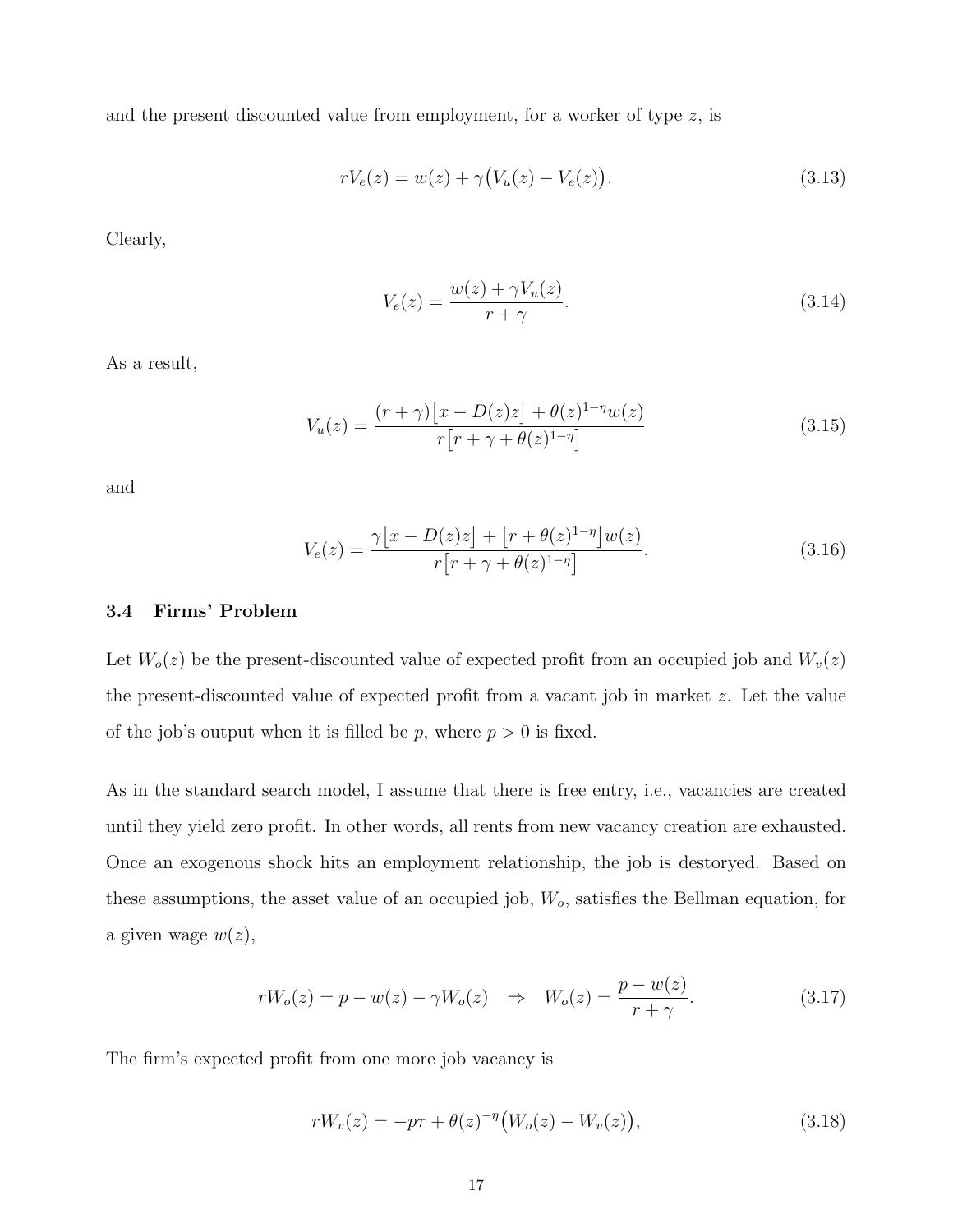where  $p\tau > 0$  is the fixed hiring cost per time unit. Imposing the well-known equilibrium condition  $W_v(z) = 0$ , for all z, I get

<span id="page-19-1"></span><span id="page-19-0"></span>
$$
W_o(z) = p\tau \theta(z)^{\eta}.
$$
\n(3.19)

Combining the equations  $(3.17)$  and  $(3.19)$  gives

$$
p - w(z) - (r + \gamma)p\tau\theta(z)^{\eta} = 0.
$$
\n(3.20)

#### 3.5 Wage Determination

I derive the wage rate via a Nash bargaining solution; that is,  $w(z)$  maximizes the weighted product of the type-z worker's and the firm's net return from the match. The wage rate satisfies

$$
w(z) = \arg \max (V_e(z) - V_u(z))^{\chi} (W_o(z) - W_v(z))^{1-\chi}
$$
\n(3.21)

where  $0 \leq \chi \leq 1$  is a constant and may be interpreted as a relative measure of labor's bargaining strength. Note that  $\chi$  has to be strictly smaller than 1 for the firms to have an incentive to open a job. The first-order condition can be expressed as

$$
V_e(z) - V_u(z) = \chi \big( W_o(z) + V_e(z) - W_v(z) - V_u(z) \big), \tag{3.22}
$$

which, by substituting  $V_e(z)$  and  $W_o(z)$  in, can be converted into the following wage equation:

$$
w(z) = rV_u(z) + \chi(p - rV_u(z)).
$$
\n(3.23)

Using the formula for  $V_u(z)$ , I derive the final wage equation

$$
w(z) = (1 - \chi)[x - D(z)z] + \chi p[1 + \tau \theta(z)].
$$
\n(3.24)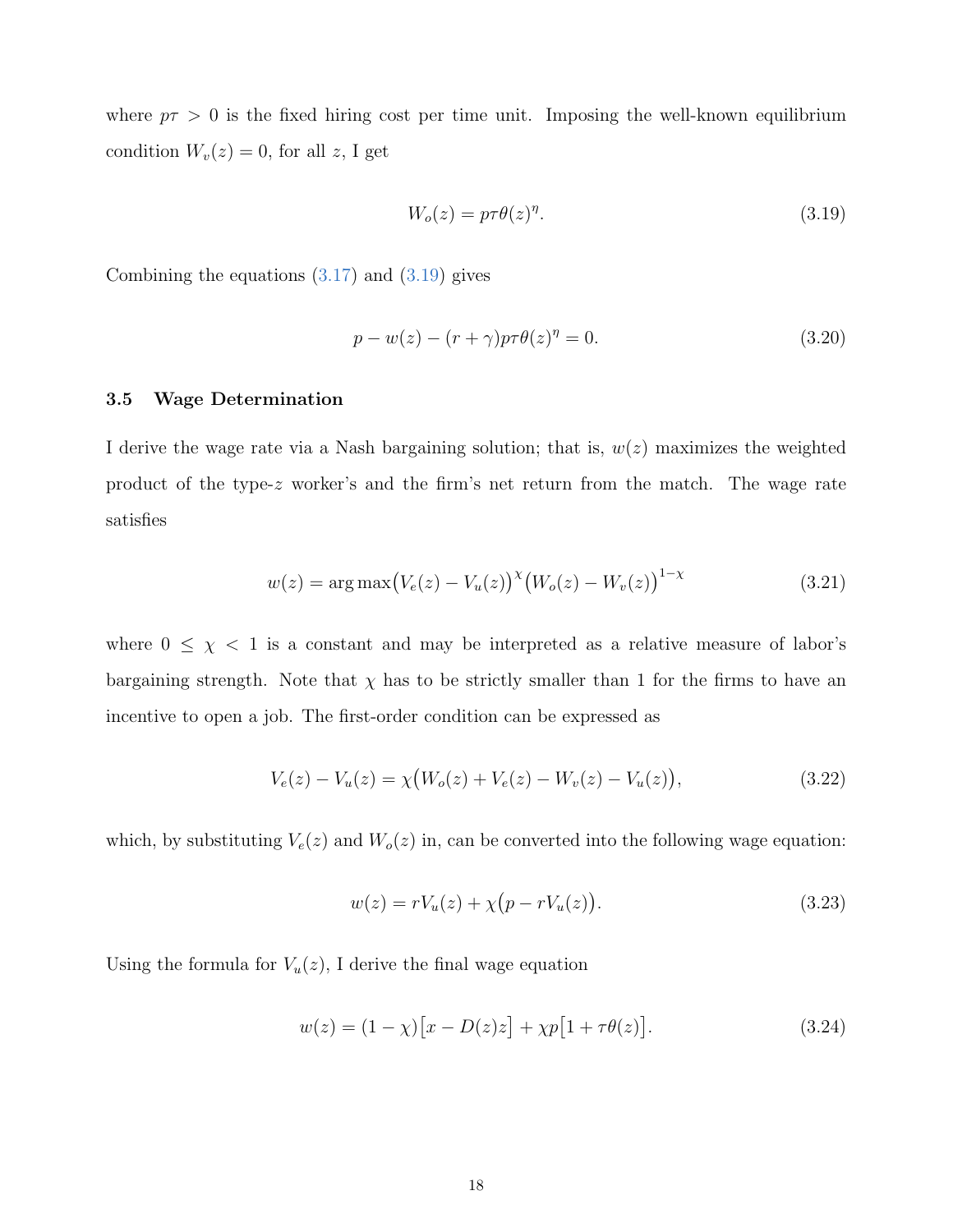To simplify the notation, I normalize  $s(1) = 1$ , which makes  $s(0) = \alpha$ , where  $0 < \alpha < 1$ . I retain this assumption in the rest of this chapter. Obviously,

$$
w(z) = \begin{cases} (1 - \chi) [x - z] + \chi p [1 + \tau \theta(z, 1)], & \text{if } D(z) = 1, \\ (1 - \chi) x + \chi p [1 + \tau \alpha \theta(z, 1)], & \text{if } D(z) = 0. \end{cases}
$$
(3.25)

#### 3.6 Optimal Choice of the Search Method

The unemployed worker of type z chooses  $D(z) = 1$  over  $D(z) = 0$  if  $V_u(z, 1) > V_u(z, 0)$ . Therefore,  $\mathbb{P}_{z|u}[D(z) = 1] = \mathbb{P}_{z|u}[V_u(z,1) > V_u(z,0)].$  The notation  $z|u$  means that the probability statement is conditioned on being unemployed; that is, I calculate the probability of choosing 1 over choosing 0 among those who are unemployed. Using the formulas derived above,

$$
rV_u(z,1) = \frac{(r+\gamma)[x-z] + \theta(z,1)^{1-\eta}w(z)}{r+\gamma+\theta(z,1)^{1-\eta}}.
$$
\n(3.26)

The unemployed worker takes the firms' actions as given when making her own choice of the search method. From [\(3.20\)](#page-19-1),

$$
w(z) = (1 - \chi) [x - z] + \chi p [1 + \tau \theta(z, 1)] \tag{3.27}
$$

when  $D(z) = 1$ . Therefore,

$$
rV_u(z,1) = \frac{\left[r + \gamma + \theta(z,1)^{1-\eta}(1-\chi)\right](x-z) + \chi p\theta(z,1)^{1-\eta}\left[1 + \tau\theta(z,1)\right]}{r + \gamma + \theta(z,1)^{1-\eta}}.\tag{3.28}
$$

Similarly, when  $D(z) = 0$ , the wage equation becomes

$$
w(z) = (1 - \chi)x + \chi p[1 + \tau \alpha \theta(z, 1)],
$$
\n(3.29)

which implies that

$$
rV_u(z,0) = \frac{\left[r + \gamma + \alpha^{1-\eta}\theta(z,1)^{1-\eta}(1-\chi)\right]x + \chi p\alpha^{1-\eta}\theta(z,1)^{1-\eta}\left[1 + \tau\alpha\theta(z,1)\right]}{r + \gamma + \alpha^{1-\eta}\theta(z,1)^{1-\eta}}.
$$
(3.30)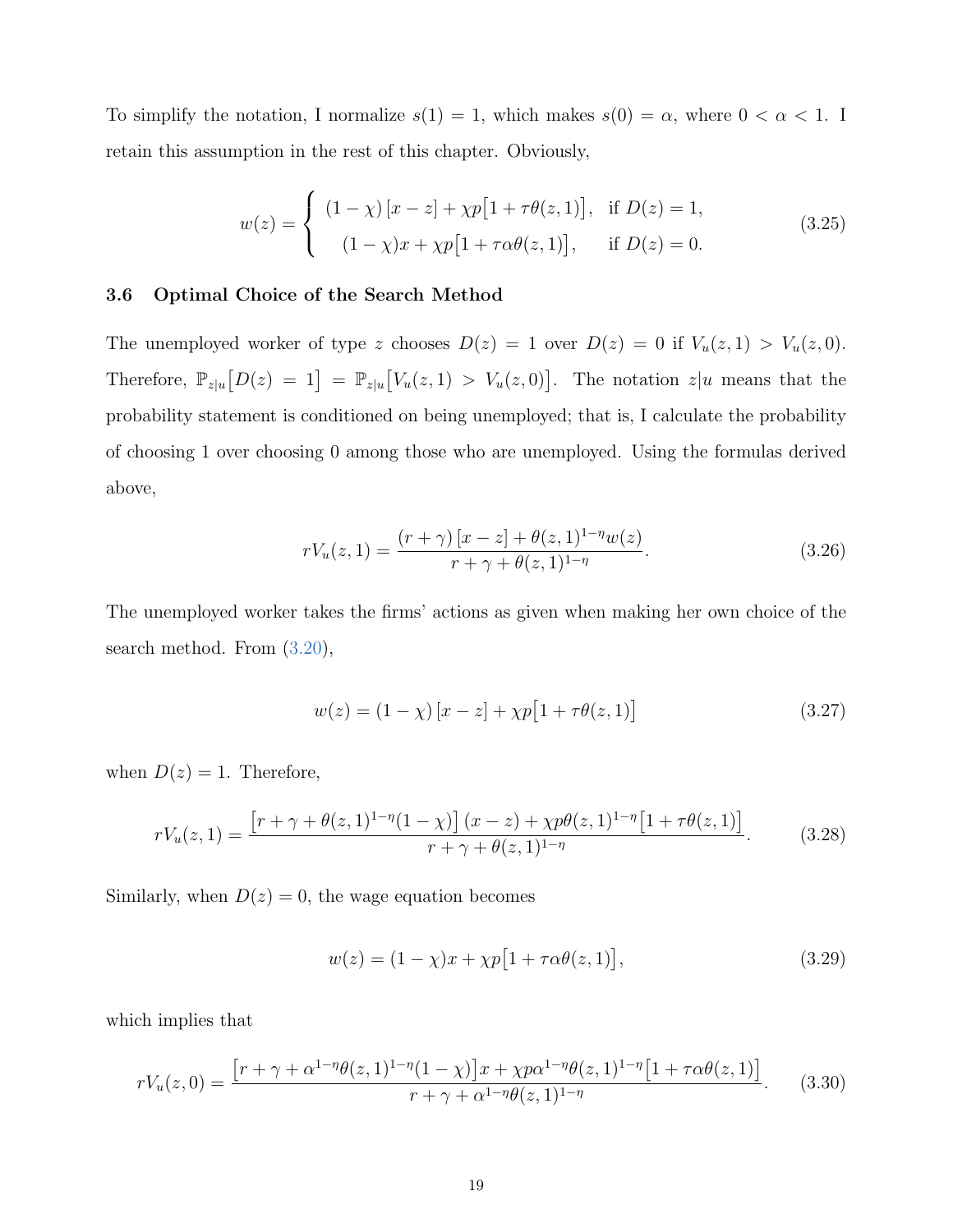Following the choice rule,  $\mathbb{P}_{z|u}[D(z) = 1] = \mathbb{P}_{z|u}[V_u(z, 1) > V_u(z, 0)]$  it is easy to show that

<span id="page-21-0"></span>
$$
\mathbb{P}_{z|u}\big[D(z)=1\big]=\mathbb{P}_{z|u}\left[z\leq\Psi_1x+\Psi_2\chi p\right],\tag{3.31}
$$

where I set

$$
\Psi_1 = \frac{\chi(r+\gamma)\theta(z,1)^{1-\eta}(\alpha^{1-\eta}-1)}{\left[r+\gamma+\alpha^{1-\eta}\theta(z,1)^{1-\eta}\right] \times \left[r+\gamma+\theta(z,1)^{1-\eta}(1-\chi)\right]}
$$
(3.32)

and

$$
\Psi_2 = \frac{\theta(z, 1)^{2-\eta} \tau(r+\gamma) \left[ \frac{1-\alpha^{1-\eta}}{\tau \theta(z, 1)} + (1 - \alpha^{2-\eta}) + \frac{\alpha^{1-\eta}(1-\alpha)}{r+\gamma} \theta(z, 1)^{1-\eta} \right]}{\left[ r+\gamma+\alpha^{1-\eta} \theta(z, 1)^{1-\eta} \right] \times \left[ r+\gamma+\theta(z, 1)^{1-\eta}(1-\chi) \right]}.
$$
(3.33)

It is straightforward to prove that  $\Psi_1 < 0$  and  $\Psi_2 > 0$ . The probability statement [\(3.31\)](#page-21-0) is actually a mean. There is an analogous expression for  $\mathbb{P}_{z|u}[D(z) = 0]$ . But it will disappear in calculating the mean since it will be multiplied by zero. Equation [\(3.31\)](#page-21-0) says that the mean behavioral outcome is determined by two major factors: (1) pecuniary incentives during unemployment,  $x$ , and  $(2)$  the productivity of each filled vacancy multiplied by the worker's share in wage bargaining,  $\chi p$ .

I perform a quantitative exercise for the purpose of visualizing the predictions of this model. The Current Population Survey (CPS) micro-level data and the Job Openings and Labor Turnover Survey (JOLTS) by the Bureau of Labor Statistics (BLS) aggregate labor market data for the United States covering the 2009–2010 period are used in this exercise. The fixed parameters of the model are chosen to match the 10 percent unemployment rate and 7 percent vacancy rate in the data period. Following [Pissarides](#page-32-9) [\(2000\)](#page-32-9) and [Petrongolo and](#page-32-10) [Pissarides](#page-32-10) [\(2001\)](#page-32-10), I set the matching function elasticity parameter  $\eta$  to be equal to 0.5. The famous result by [Hosios](#page-31-7) [\(1990\)](#page-31-7) suggests that the decentralized equilibrium maximizes a wellposed social planner's problem at  $\eta = \chi$ , where  $\chi$  is the bargaining power parameter in wage determination. Based on this result, I set  $\chi = 0.5$ . Since I do not perform a time-series analysis, I use a standard value for the discount rate and set it  $r = 0.05$  corresponding to an annual discount rate of 0.95. The parameter  $x/p$  roughly represents the replacement rate.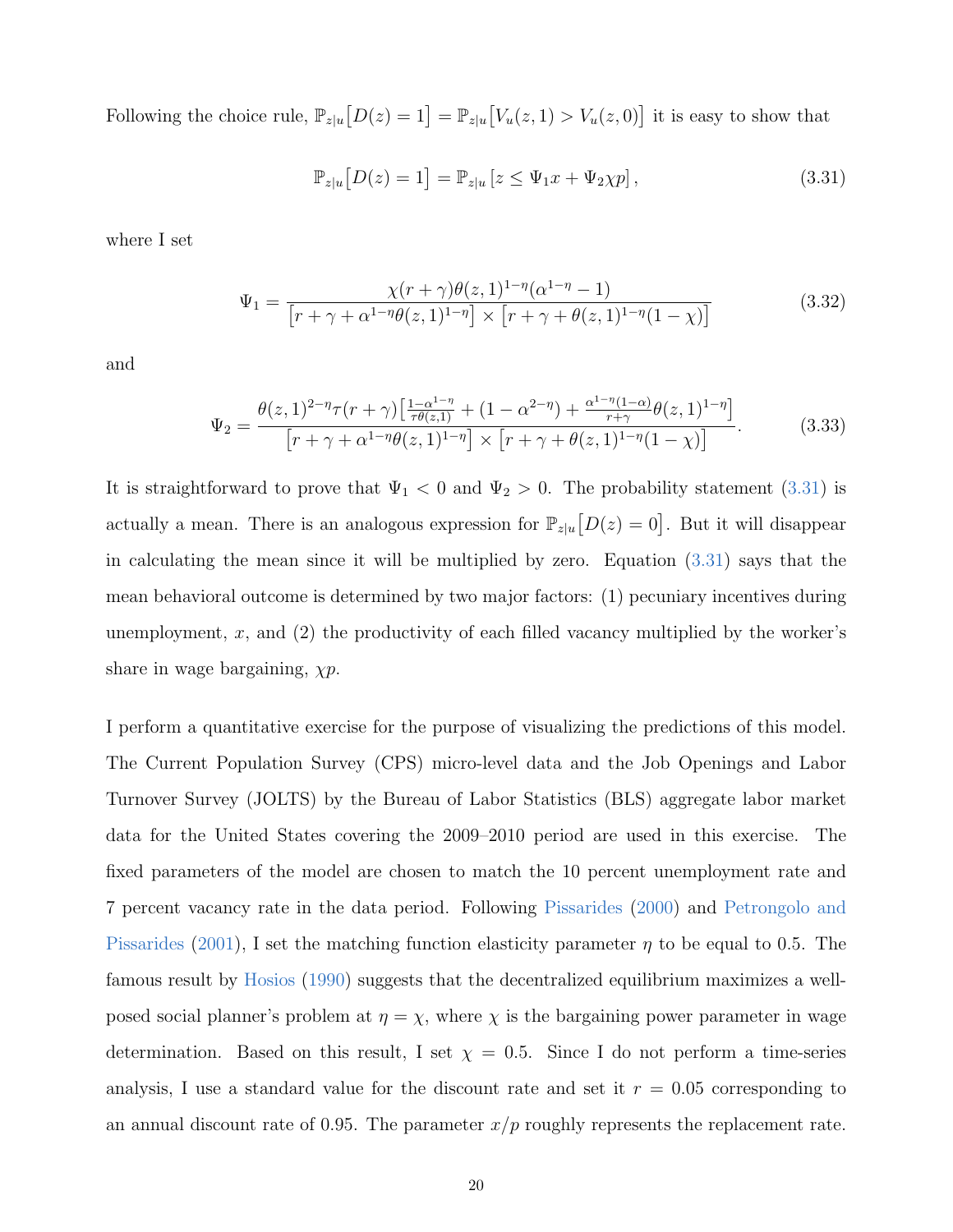For the US, it is typically around 0.5. However, as [Landais, Michaillat, and Saez](#page-31-8) [\(2010\)](#page-31-8) clearly show, the optimal replacement rate goes up to 0.70-0.75 when unemployment rate is 10 percent—i.e., during recessions. So, we set  $x/p = 0.75$  since our data is from 2009–2010 period. Finally, the separation probability ( $\gamma = 0.2$ ) and the cost of vacancies ( $\tau = 0.7$ ) are jointly set to match the model's predictions with 7 percent vacancy rate and 10 percent unemployment rate—given the baseline scenario for cost distribution, e.g.,  $\sigma = 1$ . These are the institutional parameters and they will be fixed throughout the analysis.

There is also a need to discuss the choice of the distribution of  $z$ , which is a mean-zero normal distribution. In the baseline analysis, I set the variance at  $\sigma = 1$ , so it collapses into a standard normal distribution. Clearly, the choice of the distribution of search costs is important, because it directly affects the equilibrium wage distribution that the model yields. Thus, in the baseline scenario, the equilibrium wage distribution also resembles a normal distribution. It is well-known that, although the aggregate wage distribution in the US comes from the family of normal distributions, it looks more like a log-normal with a Pareto right tail see, e.g., [Heckman and Sedlacek](#page-31-9) [\(1985\)](#page-31-9) and [Moscarini](#page-32-11) [\(2005\)](#page-32-11). Note that  $z$  is the distribution of the cost of informal job search. So, obtaining a realistic empirical counterpart for such a distribution is extremely difficult due to data limitations. So, I treat it as an unobserved random variable and assume normality. An alternative way to proceed is to impute the empirical wage distribution into the model and obtain a distribution of the cost of search. However, I conjecture that the qualitative nature of the basic theoretical predictions would be unchanged in such a case, because the empirical distribution would also roughly come from the normal family. The point estimates would change though; but, providing accurate estimates for the unobserved heterogeneity in this model is out of the scope of this paper and would better suit a paper trying to estimate the distribution of unobserved heterogeneity through nonparametric methods.

The main result that this section communicates is the existence of nonmonotonicities in wages, as Figure  $(2.1)$  suggests.<sup>[11](#page--1-0)</sup> Regarding the model mechanics, the reason for these nonmono-

<sup>&</sup>lt;sup>11</sup>The baseline parameters for the cost dispersion  $\sigma = 1$  (i.e., the variance of the distribution G) and the social interactions (or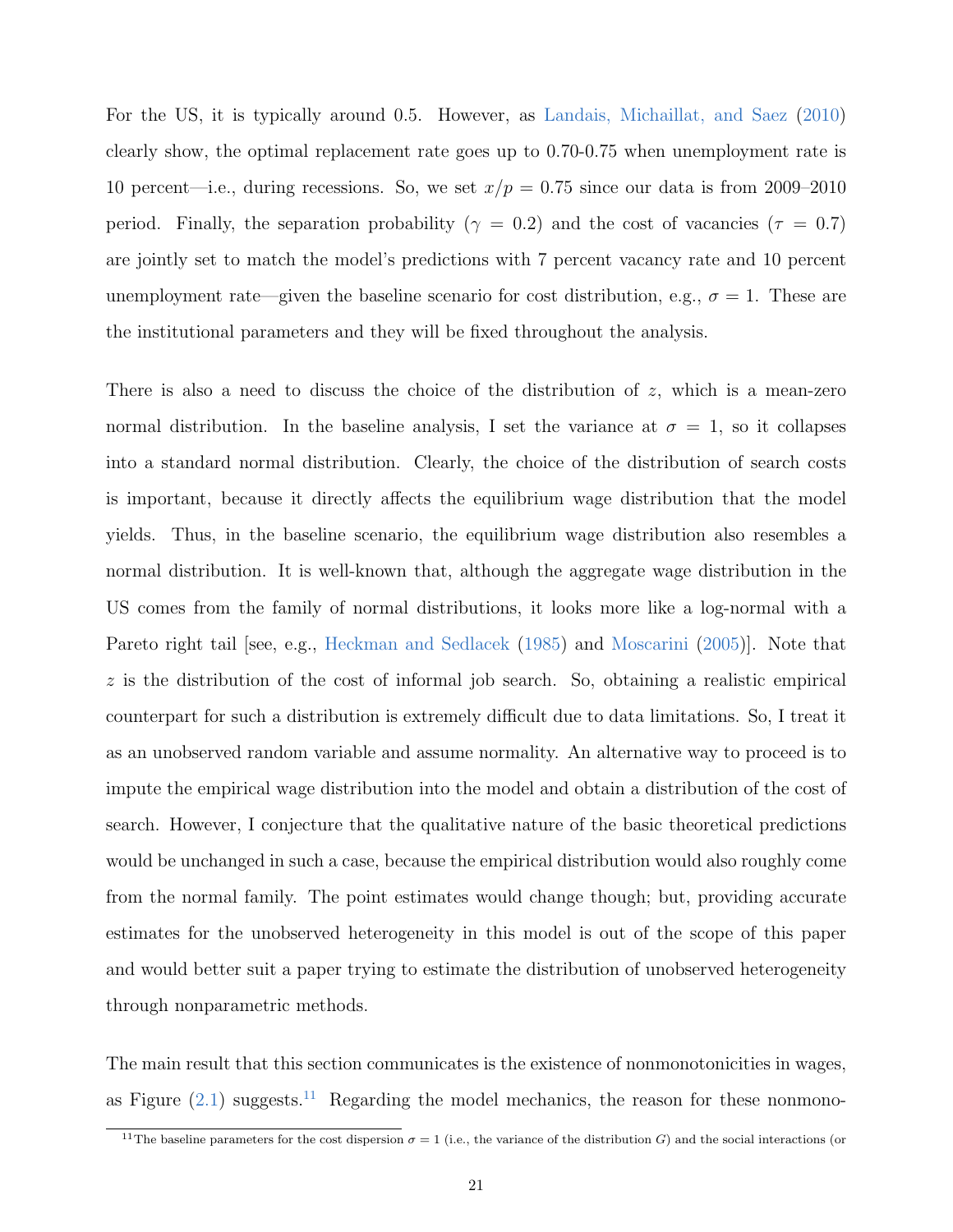tonicities is the differences among workers in terms of their tolerence to wait for a good offer to arrive. Firms in each sub-market compare wage payments to foregone production and extend a wage offer. The most well-connected type receives the best wage, but the least well-connected one does not receive the lowest wage. Clearly, there exists a thereshold type, below which informal search is chosen and above which workers conduct formal job search. There are some intermediate workers, who earn lower than the formal job seekers. Those intermediate types prefer a lower pay with shorter expected unemployment durations to a higher pay with longer durations of unemployment.

Figure [\(2.2\)](#page-9-0) demonstrates the effect of increased cost dispersion. Clearly, with greater cost heterogeneity, the fraction of high wage earners among informal job seekers goes up. This suggests that environments with greater cost disperison tend to produce results favoring a positive correlation between informal search and getting high-paying jobs. Notice that the wage structure is unaltered in this exercise, although the wage distribution changes. For the dispersion parameter to have an impact on the wage structure, one needs to introduce peer effects into the model, since in such a setup individuals will care about the distributional features of the worker types.

Next subsection develops a model in which peer effects matter. It provides a discussion of these results, links them to the figures introduced in Section 2, and incorporates peer influences to the model to see how the basic results are altered.

### 4 Wage Differentials and Peer Influences

The model I construct in this section accounts for the possibility that a change in the distributional properties of individual-level heterogeneity may affect the wage distribution. Again, for simplicity, I work with mean-zero normal distributions, but the parameter governing the dispersion of the distribution is no longer restricted to be 1 and it is denoted with  $\sigma$ . The purpose is to study the effect of a change in  $\sigma$  on the distribution of wages and, therefore, on

peer effects) parameter  $J = -1$ . In Figure [\(2.2\)](#page-9-0), the cost dispersion is increased to  $\sigma = 1.5$  (the bold distribution curve) and, in Figure [\(2.3\)](#page-10-0), the peer effects parameter is changed to  $J = -3$  (stronger peer effects denoted with the blue wage schedule).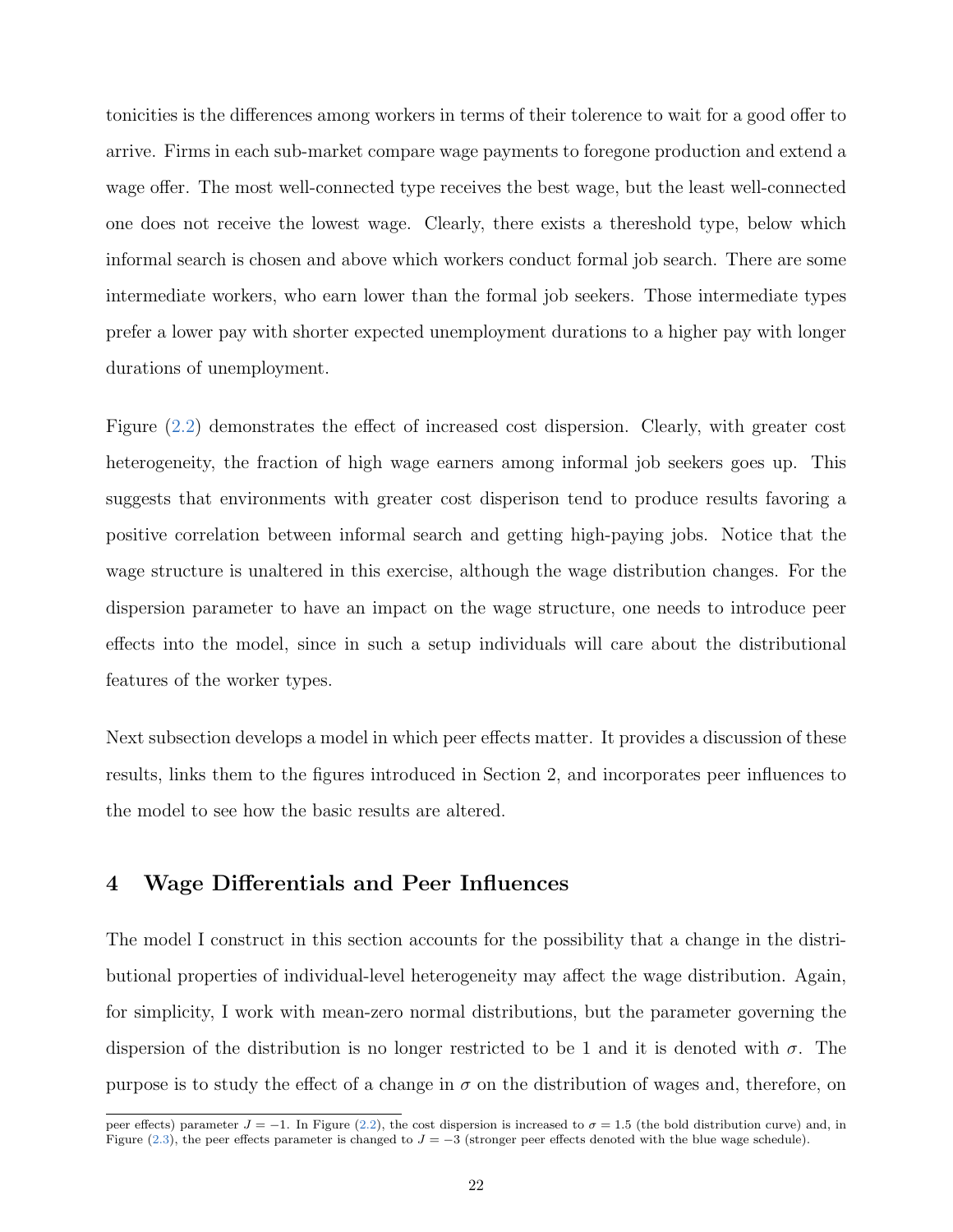the degree of nonmonotonicities. An increase in  $\sigma$  can be interpreted as increased inequality. The model in this section is, therefore, capable of answering questions regarding the effect of increased inequality in informal connections on the distribution of wages.

An easy way to let the workers care about the changes in the type distribution is to introduce peer effects into the model. In such a setup, the search method choices of other workers in the reference group will affect the individual-level decision making. A common way to formulate peer effects in this fashion is to use the "preference interactions" framework developed by [Schelling](#page-33-6)  $(1971, 1973, 1978).$  $(1971, 1973, 1978).$  $(1971, 1973, 1978).$  $(1971, 1973, 1978).$  $(1971, 1973, 1978).$  $(1971, 1973, 1978).$ <sup>[12](#page--1-0)</sup> This framework inserts a group-level variable into preferences to let the workers respond to social incentives.

Within the context of this model, the fraction of unemployed workers invoking informal contacts in job search affects the cost of search. To reflect this view, I reformulate the period utility as follows:

$$
U(z) = \begin{cases} w(z), & \text{if the worker is employed,} \\ x - D(z)(J\lambda + z), & \text{otherwise,} \end{cases}
$$
 (4.1)

where  $\lambda \in [0, 1]$  is the "endogenous" fraction of unemployed workers choosing  $D(z) = 1$ and  $J < 0$  describes the strength of peer influences. More precisely, what others do affects individual-level choices in this formulation; that is, the fact that a lot of unemployed workers choose  $D(z) = 1$  versus  $D(z) = 0$  tilts my choices also toward choosing  $D(z) = 1$ . The coefficient J measures how strong the social forces are. Notice that this is a special case of the discrete choice with social interactions framework developed by [Brock and Durlauf](#page-29-9) [\(2001a\)](#page-29-9) and extended to the job search environment by [Tumen](#page-33-9) [\(2011,](#page-33-9) [2012\)](#page-33-10).

I, again, embed this structure into the Mortensen-Pissarides equilibrium search model with segmented markets. There are two points that one needs to pay attention. First,  $\lambda$  is an endogenous object. Second,  $\lambda$  should be calculated within the reference group (i.e., the pool of unemployed), which is itself endogenous. As in the earlier version, there will be a threshold

<sup>&</sup>lt;sup>12</sup>See [Manski](#page-31-10) [\(2000\)](#page-31-10) and [Brock and Durlauf](#page-29-10) [\(2001b\)](#page-29-10) for extensive reviews of the literature. See also [Young](#page-33-11) [\(1996\)](#page-33-11) for a straightforward conceptual motivation.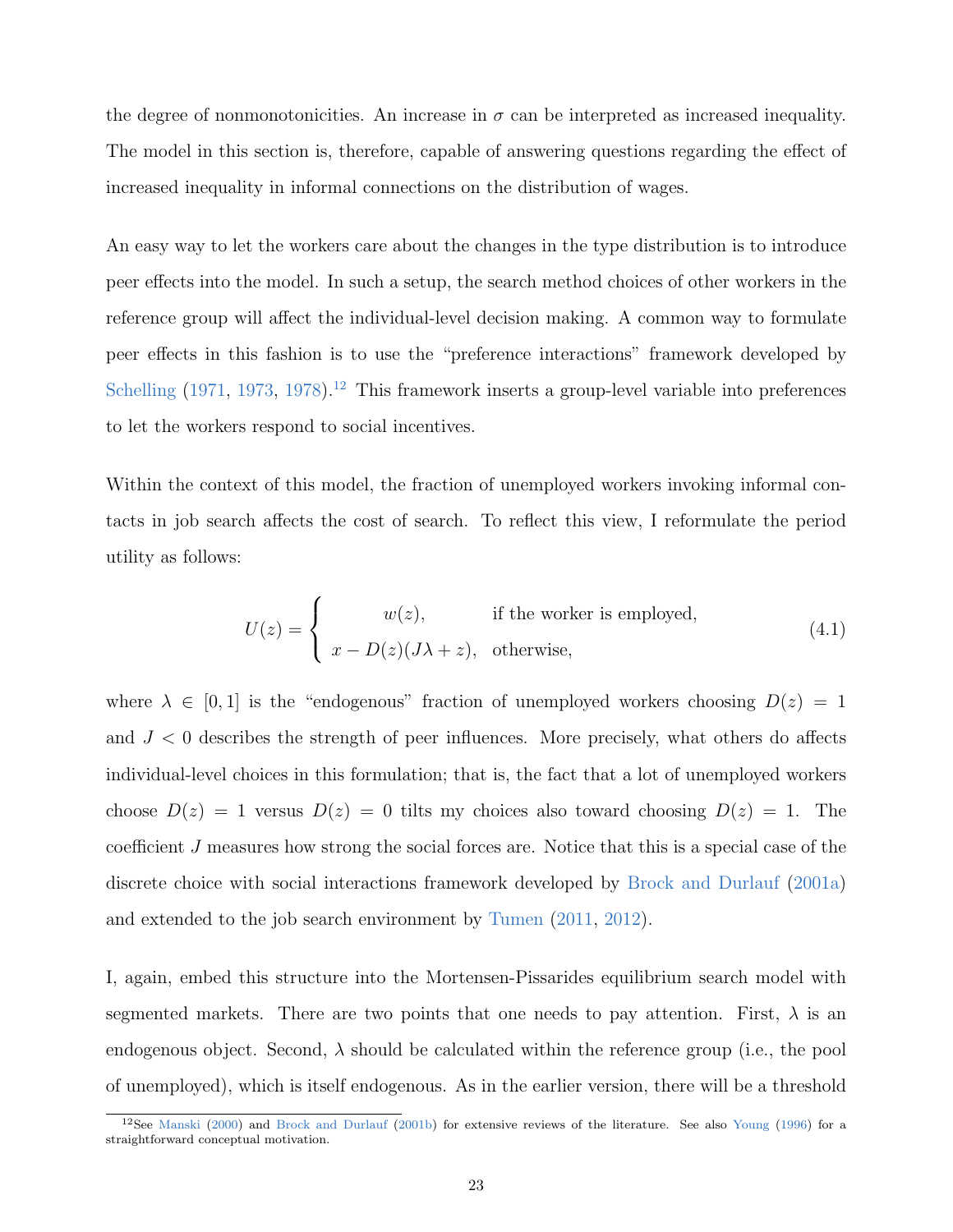<span id="page-25-0"></span>

Figure 4.1: EQUILIBRIUM SOLUTION FOR  $\lambda$ . This figure describes the outcome of the fixed-point solution I use in determining  $\lambda$ . The underlying equation is [\(4.5\)](#page-26-0). Clearly, in this specific example, around 33% of workers find jobs through informal contacts at the steady state. This is given by the intersection of the 45-degree line and the conditional probability function.

type,  $z_T$ , below which everyone uses informal search and above which formal search is preferred. Thus,  $\lambda$  can be calculated as follows:

$$
\lambda = \frac{1}{u} \int_{-\infty}^{z_T} \left[ D(z) \middle| (D(z) = 1) \times u(z) \right] dG(z),\tag{4.2}
$$

where  $D(z)|(D(z) = 1) \times u(z)$  is the type-specific fraction of those who choose  $D(z) = 1$ .<sup>[13](#page--1-0)</sup>

The solution of this version is the same as that of the previous version except that the wages can now be formulated as:

$$
w(z) = \begin{cases} (1 - \chi)[x - (J\lambda + z)] + \chi p[1 + \tau \theta(z, 1)], & \text{if } D(z) = 1, \\ (1 - \chi)x + \chi p[1 + \tau \alpha \theta(z, 1)], & \text{if } D(z) = 0. \end{cases}
$$
(4.3)

The only difference is the emergence of  $J\lambda$  in the wages of those who choose to invoke informal methods.

<sup>&</sup>lt;sup>13</sup>Remember that all members of a given type  $z$  display homogeneous behavior.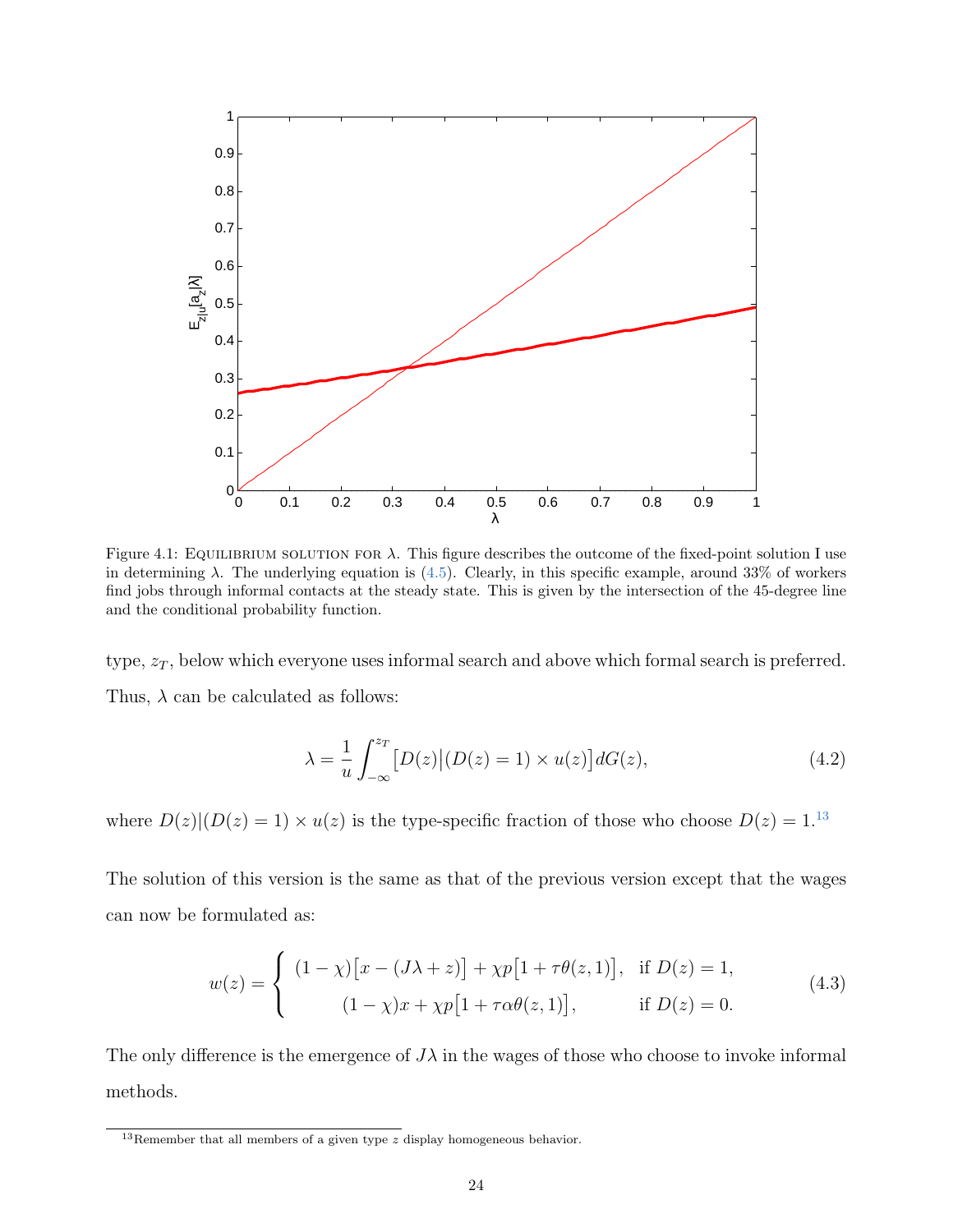The determination of  $\lambda$  is the key to the analysis presented in this section. As in Section 3, The unemployed worker of type z chooses  $D(z) = 1$  if  $V_u(z, 1) > V_u(z, 0)$ . The fraction of the unemployed workers who choose to search informally is, therefore,

$$
\mathbb{P}_{z|u} \left[ D(Z) = 1|\lambda \right] = \mathbb{P}_{z|u} \left[ V_u(z, 1) > V_u(z, 0) | \lambda \right]
$$
\n
$$
= \mathbb{P}_{z|u} \left[ z \le \Psi_1 x + \Psi_2 \chi p + \Psi_3 J \lambda \right]. \tag{4.4}
$$

This is the analogue of Equation [\(3.31\)](#page-21-0). The only difference is that the fraction of unemployed workers who choose to search informally,  $\lambda$ , also affects the choice of the search method. Self consistency requires that

<span id="page-26-0"></span>
$$
\lambda = \mathbb{P}_{z|u} \left[ z \le \Psi_1 x + \Psi_2 \chi p + \Psi_3 J \lambda \right],\tag{4.5}
$$

which can be solved for  $\lambda$  using a standard fixed-point argument. The left-hand side is a 45-degree line and the right-hand side is a cumulative distribution function (or, equivalently, a conditional expectation function). Figure [\(4.1\)](#page-25-0) visualizes the solution of this fixed-point problem for the parameter values provided in Section 3. Notice that the conditional expectation is a function of the dispersion of worker types,  $\sigma$ . After pinning down  $\lambda$ , one can vary  $\sigma$  and analyze the effect of a change in the distribution properties of the labor force on the wage distribution, and, therefore, on the differentials between the wages paid by the jobs found through informal versus formal search.

Figure  $(2.3)$  displays the results of playing with J. More precisely, J is changed to  $-3$  from -1. Obviously, stronger peer effects operate at the low end of the earnings for the informal job searchers. This suggests that peer effects are most effective for low-skill workers. Thus, with stronger peer effects, the wages paid to informal job searchers tend to be lower than the wages paid to formal searchers. Now suppose that the dispersion of the cost distribution goes up in the presence of peer influences [see Figure  $(2.4)$ ]. Similar to the predictions of the model with no peer effects, increased cost dispersion raises the fraction of high earners. But the existence of peer effects raises the fraction of low earners too. This result makes the case even stronger.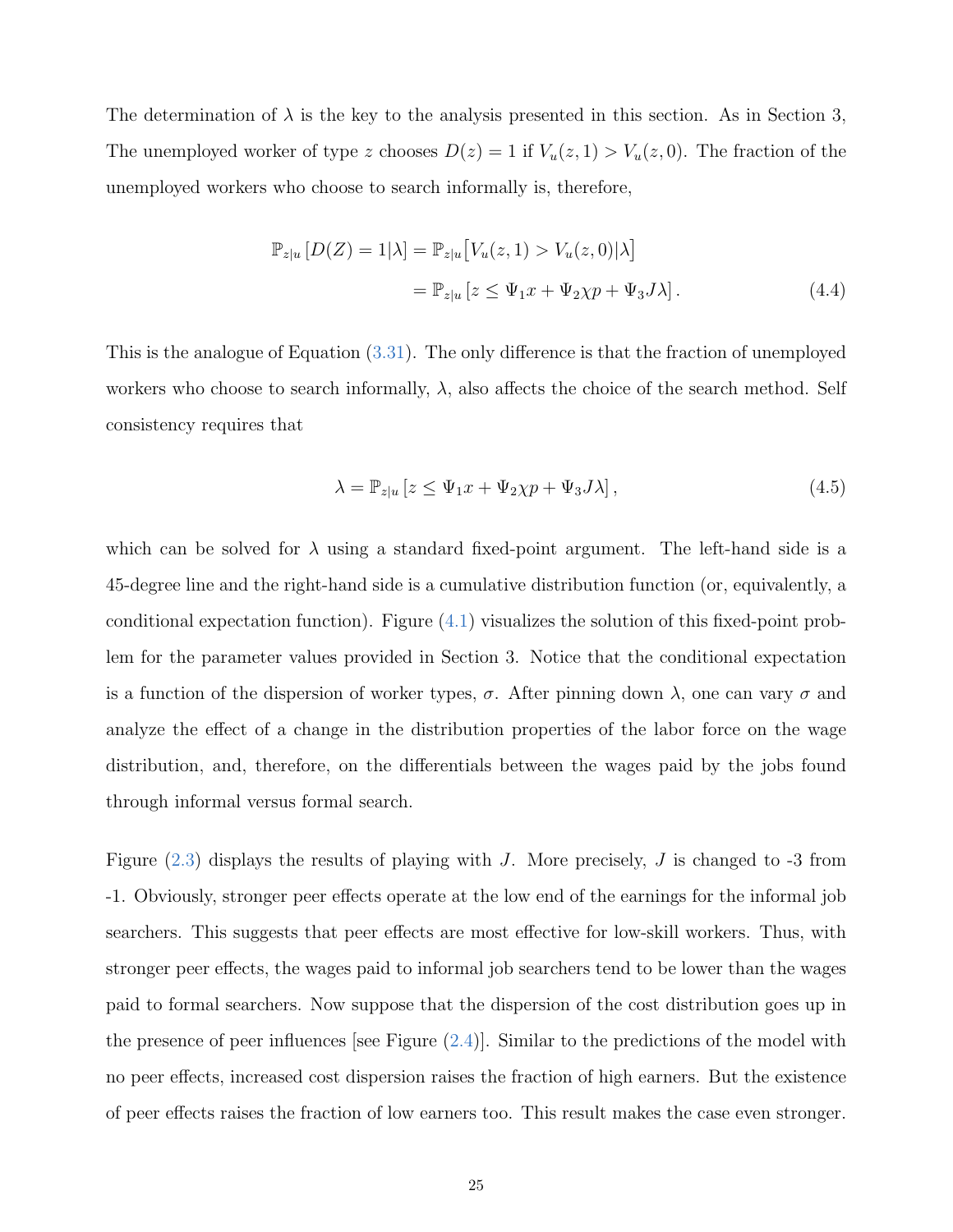The interpretation is as follows. Think of a neighborhood most of the residents of which work in a large nearby factory. This live-nearby/work-nearby patterns are usually associated with blue-collar occupations and poor neighborhoods. If the norm is to search informally, then J will take a large negative value implying strong peer influences in the choice of job search methods. In other words, peer influences will reduce the cost of informal search and induce the workers rely mostly on referrals in job search.

Bringing the results of Sections 3 and 4 together, I conclude that—for those who choose to search informally—heterogeneity operates among high earners, whereas peer effects operate among low earners. The main result is that in environments with greater cost heterogeneity informal search tend to yield higher wages than formal search, while in environments with strong peer effects the opposite statement tends to be true.

### 5 Concluding Remarks

There is a divide in the empirical literature investigating the correlations between earnings and informal networks: some papers find positive correlation between getting help from informal contacts in job search and higher wages, while others find a negative correlation. This paper proposes a unifying theoretical model constructed for the purpose of comparing the wage outcomes associated with informal versus formal job search channels in a general equilibrium setup. The model is a version of the canonical Mortensen-Pissarides equilibrium search model with segmented markets, worker heterogeneity, and peer influences in job search. Wages are determined via Nash bargaining in segmented markets and a wage distribution arises in the equilibrium. Whether a worker has strong informal connections or not enters the Nash bargain and plays a critical role in wage determination.

More specifically, the paper features four main results. First, the equilibrium distribution of wages exhibit nonmonotonicities. These nonmonotonicities communicate the idea that the jobs found through informal methods pay for some groups higher and for some others lower wages than the jobs found through formal methods. This finding reconciles the seemingly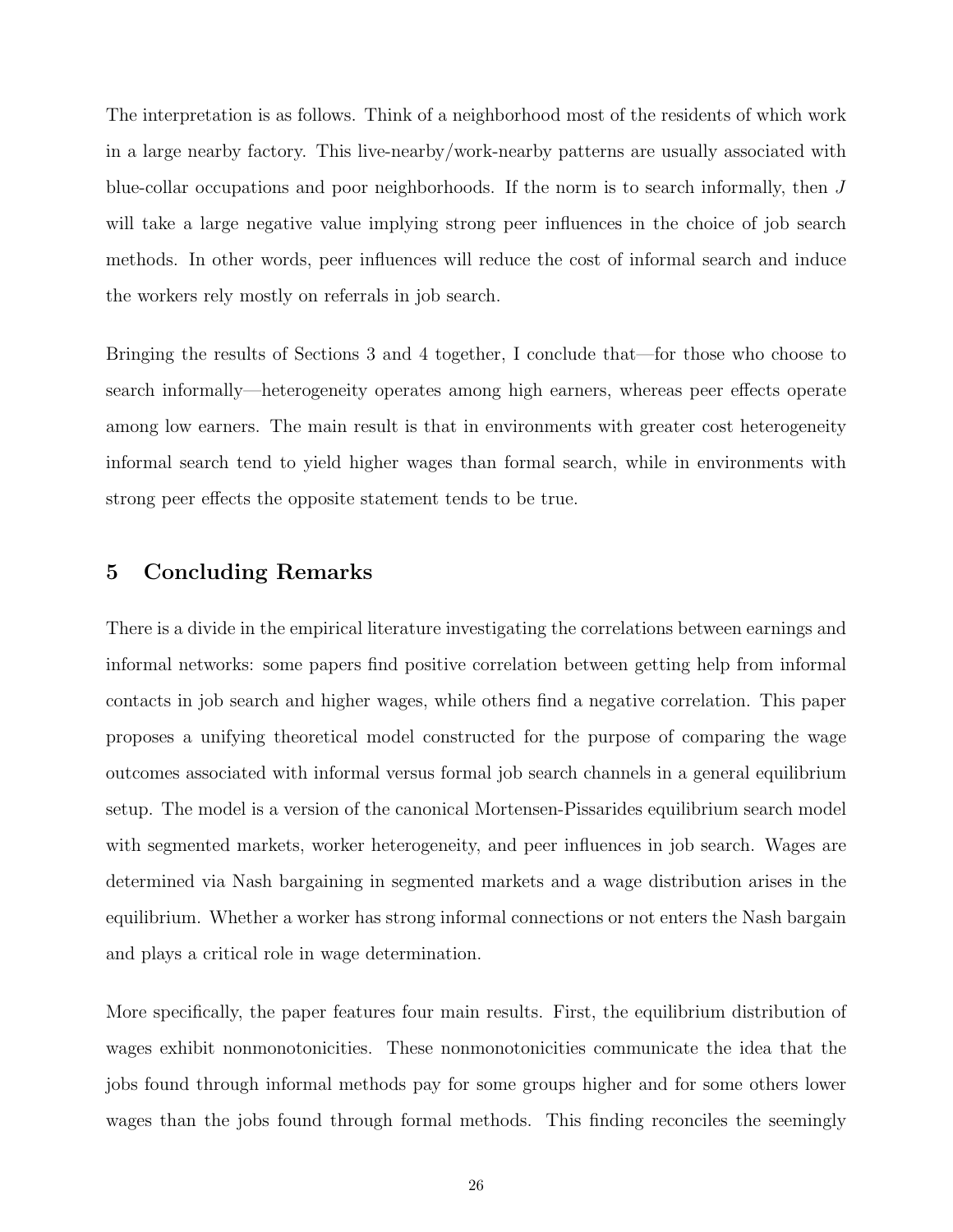conflicting empirical findings about the effect of informal search on wages. Second, as the worker types become more dispersed (i.e., as the inequality in terms of low-cost access to informal networks goes up), the correlation between using informal job search and getting high-paying jobs tends to be positive. Third, as peer effects become stronger, the correlation tends to be negative. As a result, the model disentangles the forces operate at the higher end versus the lower end of the wage distribution.

The model's predictions communicate the lesson that the extent of unobserved heterogeneity and strength of peer effects determine the correlation between earnings an informal contacts. This result can be translated into the following criticism: the empirical papers in the literature fail to successfully control for unobserved heterogeneity and peer effects in their estimates. This conclusion informs the empirical research in the sense that identification of the true correlation between job contact methods and wage offers requires a careful assessment of the unobserved heterogeneity and peer influences in the relevant sample.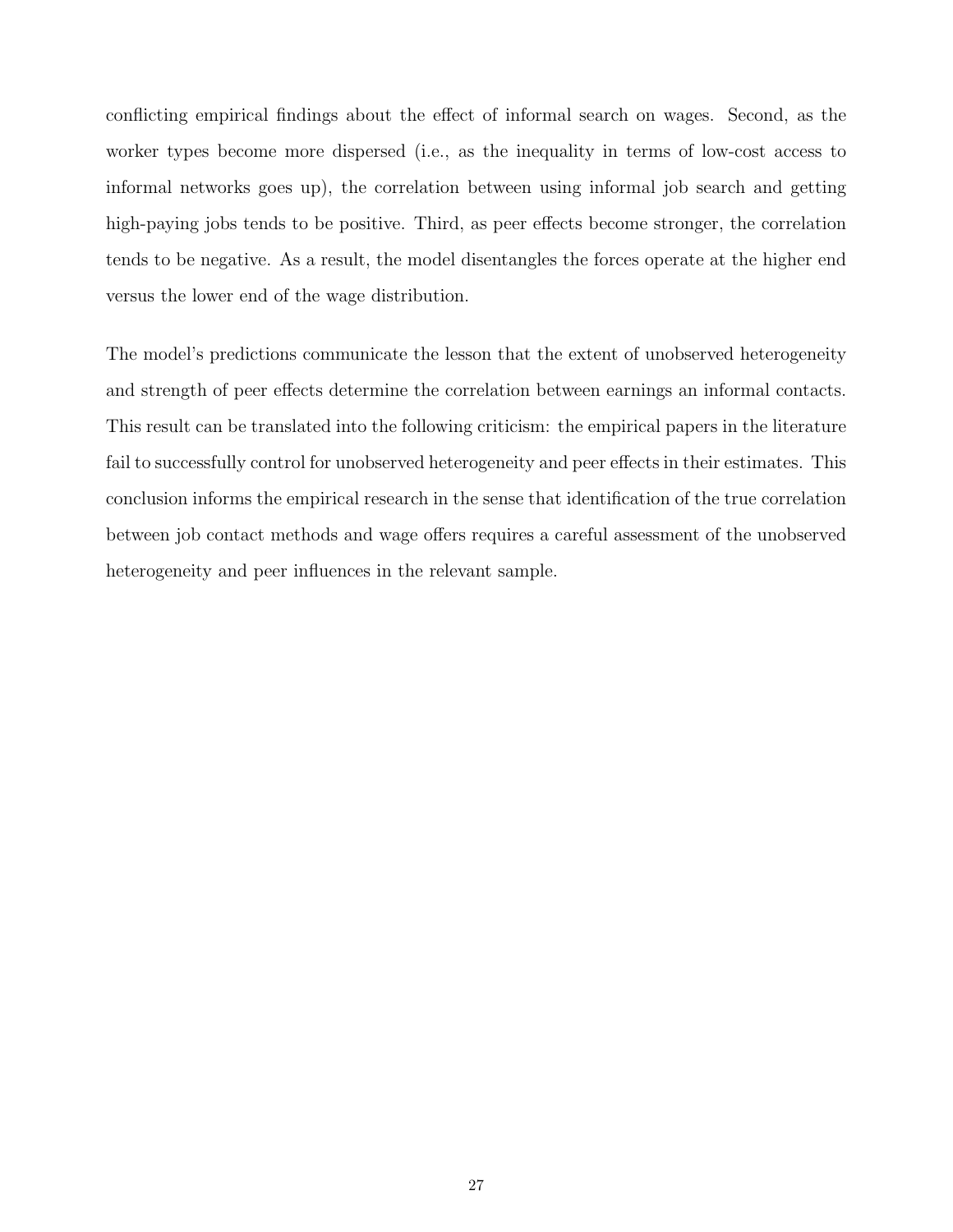# References

- <span id="page-29-1"></span>ADDISON, J. T. AND P. PORTUGAL (2002): "Job Search Methods and Outcomes," Oxford Economic Papers, 54, 505–533.
- <span id="page-29-6"></span>Antoninis, M. (2006): "The Wage Effects from the Use of Personal Contacts as Hiring Channels," Journal of Economic Behavior & Organization, 59, 133–146.
- <span id="page-29-3"></span>Bayer, P., S. L. Ross, and G. Topa (2008): "Place of Work and Place of Residence: Informal Hiring Networks and Labor Market Outcomes," Journal of Political Economy, 116, 1150–1196.
- <span id="page-29-2"></span>BEGGS, J. AND J. HURLBERT (1997): "The Social Context of Mens and Womens Job Search Ties: Membership in Voluntary Organizations, Social Resources, and Job Search Outcomes," Sociological Perspectives, 40, 601–622.
- <span id="page-29-4"></span>BENTOLILA, S., C. MICHELACCI, AND J. SUAREZ (2010): "Social Contacts and Occupational Choice," Economica, 77, 20–45.
- <span id="page-29-0"></span>Bewley, T. (1999): Why Wages Don't Fall During a Recession, Cambridge, MA: Harvard University Press.
- <span id="page-29-7"></span>BÖHEIM, R. AND M. P. TAYLOR (2002): "Job Search Methods, Intensity and Success in Britain in the 1990s," Unpublished manuscript, *Johannes Kepler University*.
- <span id="page-29-5"></span>BRIDGES, W. AND W. VILLEMEZ (1986): "Informal Hiring and Income in the Labor Market," American Sociological Review, 51, 574–582.
- <span id="page-29-9"></span>BROCK, W. A. AND S. N. DURLAUF (2001a): "Discrete Choice with Social Interactions," Review of Economic Studies, 68, 235–260.
- <span id="page-29-10"></span> $-$  (2001b): "Interactions-Based Models," in Handbook of Econometrics, ed. by J. J. Heckman and E. E. Leamer, New York: Elsevier, vol. 5, 3463–3568.
- <span id="page-29-8"></span>BURDETT, K., S. SHI, AND R. WRIGHT (2001): "Pricing and Matching with Frictions," Journal of Political Economy, 109, 1060–1085.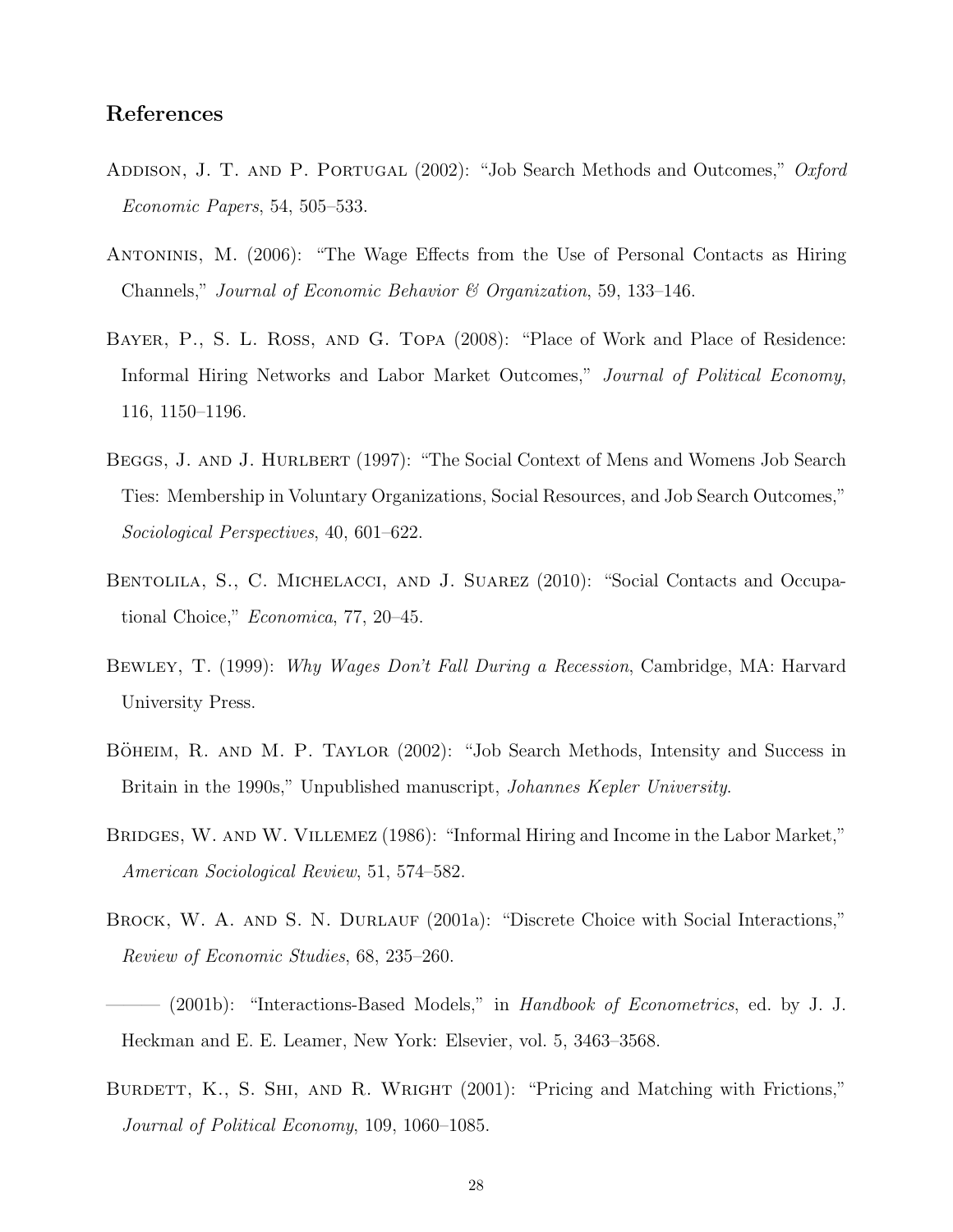- <span id="page-30-2"></span>Calvo-Armengol, A. and M. O. Jackson (2004): "The Effects of Social Networks on Employment and Inequality," American Economic Review, 94, 426–454.
- <span id="page-30-0"></span>CORCORAN, M., L. DATCHER, AND G. DUNCAN (1980): "Information and Influence Networks in Labor Markets," in Five Thousand American Families: Patterns of Economic Progress, ed. by G. Duncan and J. Morgan, Ann Arbor, MI: Institute for Social Research, 71–114.
- <span id="page-30-7"></span>DATCHER, L. (1983): "The Impact of Informal Networks on Quit Behavior," Review of Economics and Statistics, 65, 491–495.
- <span id="page-30-6"></span>DECREUSE, B. AND A. ZYLBERBERG (2011): "Search Intensity, Directed Search, and the Wage Distribution," Journal of the European Economic Association, 9, 1168–1186.
- <span id="page-30-3"></span>ELLIOT, J. (1999): "Social Isolation and Labor Market Isolation: Network and Neighborhood Effects on Less-Educated Urban Workers," Sociological Quarterly, 40, 199–216.
- <span id="page-30-9"></span>FALCON, L. AND E. MELENDEZ (2001): "Racial and Ethnic Differences in Job Searching in Urban Areas," in Urban Inequality: Evidence from Four Cities, ed. by A. O'Connor, L. Bobo, and C. Tilly, New York, NY: Russell Sage Foundation, 341–371.
- <span id="page-30-4"></span>Fontaine, F. (2008): "Why Are Similar Workers Paid Differently? The Role of Social Networks," Journal of Economic Dynamics and Control, 32, 3960–3977.
- <span id="page-30-1"></span>GRANOVETTER, M. S. (1995): *Getting a Job: A Study of Contacts and Careers*, Chicago, IL: University of Chicago Press.
- <span id="page-30-8"></span>GREEN, G. P., L. M. TIGGES, AND D. DIAZ (1999): "Racial and Ethnic Differences in Job-Search Strategies in Atlanta, Boston, and Los Angeles," Social Science Quarterly, 80, 263–278.
- <span id="page-30-5"></span>HEATH, A. (1999): "Job-Search Methods, Neighbourhood Effects and the Youth Labour Market," Research Discussion Paper Series, RDP1999-07, Reserve Bank of Australia.
- <span id="page-30-10"></span>HECKMAN, J. J. (1981): "Statistical Models for Discrete Panel Data," in *Structural Analysis* of Discrete Data, ed. by C. F. Manski and D. L. McFadden, Cambridge, MA: MIT Press.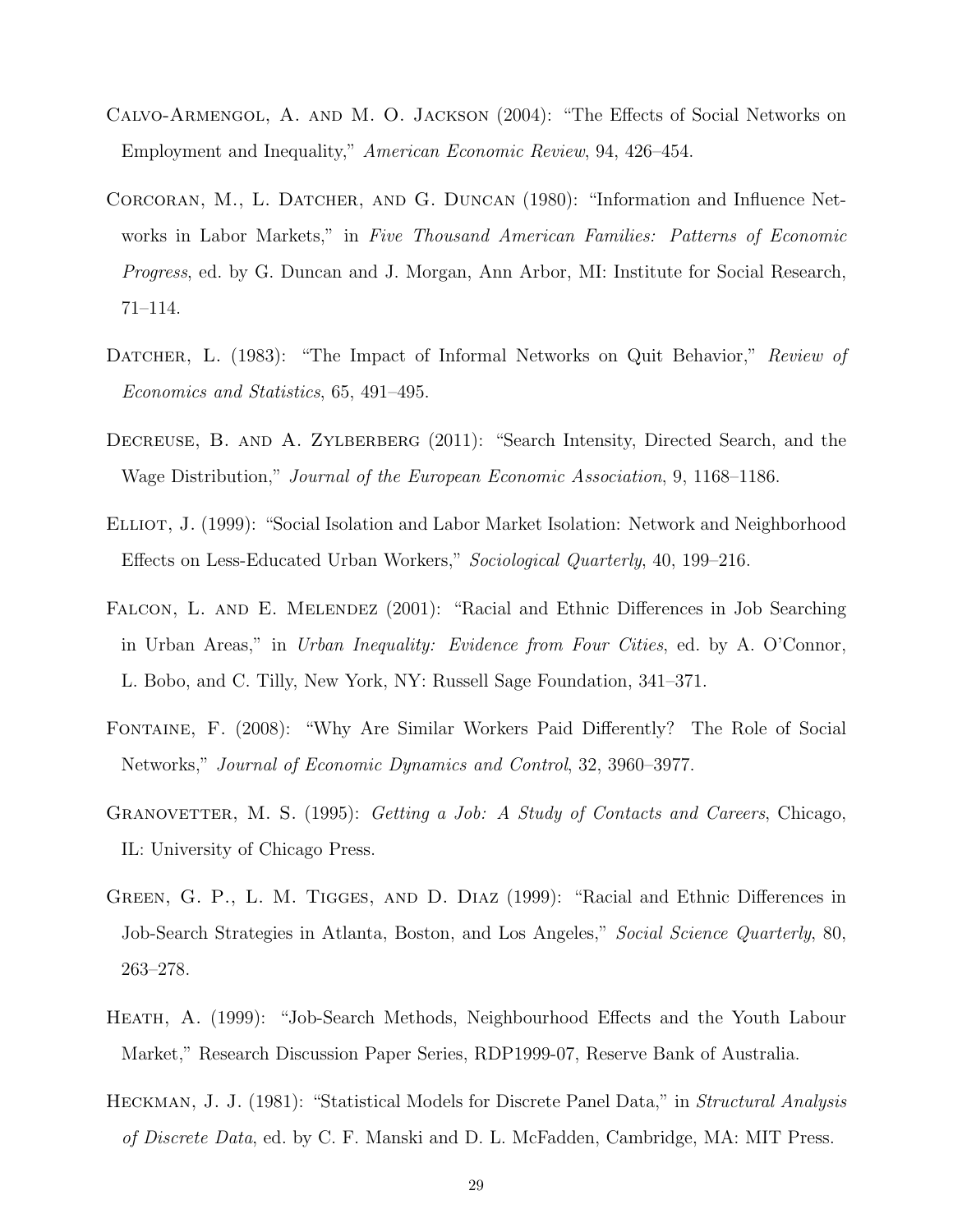- <span id="page-31-9"></span>HECKMAN, J. J. AND G. SEDLACEK (1985): "Heterogeneity, Aggregation, and Market Wage Functions: An Empirical Model of Self-Selection in the Labor Market," Journal of Political Economy, 93, 1077–1125.
- <span id="page-31-4"></span>HOLZER, H. J. (1987): "Job Search by Employed and Unemployed Youths," *Industrial and* Labor Relations Review, 40, 601–611.
- <span id="page-31-0"></span>– (1988): "Search Methods Used by Unemployed Youth," *Journal of Labor Economics*, 6, 1–20.
- <span id="page-31-7"></span>Hosios, A. J. (1990): "On the Efficiency of Matching and Related Models of Search and Unemployment," Review of Economic Studies, 57, 279–298.
- <span id="page-31-2"></span>Ioannides, Y. M. and L. D. Loury (2004): "Job Information Networks, Neighborhood Effects, and Inequality," Journal of Economic Literature, 42, 1056–1093.
- <span id="page-31-8"></span>LANDAIS, C., P. MICHAILLAT, AND E. SAEZ (2010): "Optimal Unemployment Insurance over the Business Cycle," NBER Working Paper #16526.
- <span id="page-31-6"></span>Loury, L. D. (2006): "Some Contacts Are More Equal than Others: Informal Networks, Job Tenure, and Wages," Journal of Labor Economics, 24, 299–318.
- <span id="page-31-10"></span>Manski, C. F. (2000): "Economic Analysis of Social Interactions," Journal of Economic Perspectives, 14, 115–136.
- <span id="page-31-3"></span>MARMAROS, D. AND B. SACERDOTE (2002): "Peer and Social Networks in Job Search," European Economic Review, 46, 870–879.
- <span id="page-31-1"></span>MARSDEN, P. V. AND K. E. CAMPBELL (1990): "Recruitment and Selection Processes: The Organizational Side of Job Searches," in Social Mobility and Social Structure, ed. by R. L. Breiger, New York, NY: Cambridge University Press.
- <span id="page-31-5"></span>Marsden, P. V. and E. Gorman (2001): "Social Network, Job Changes, and Recruitment," in Sourcebook of Labor Markets: Evolving Structures and Processes, ed. by I. Berg and A. Kalleberg, New York, NY: Plenum.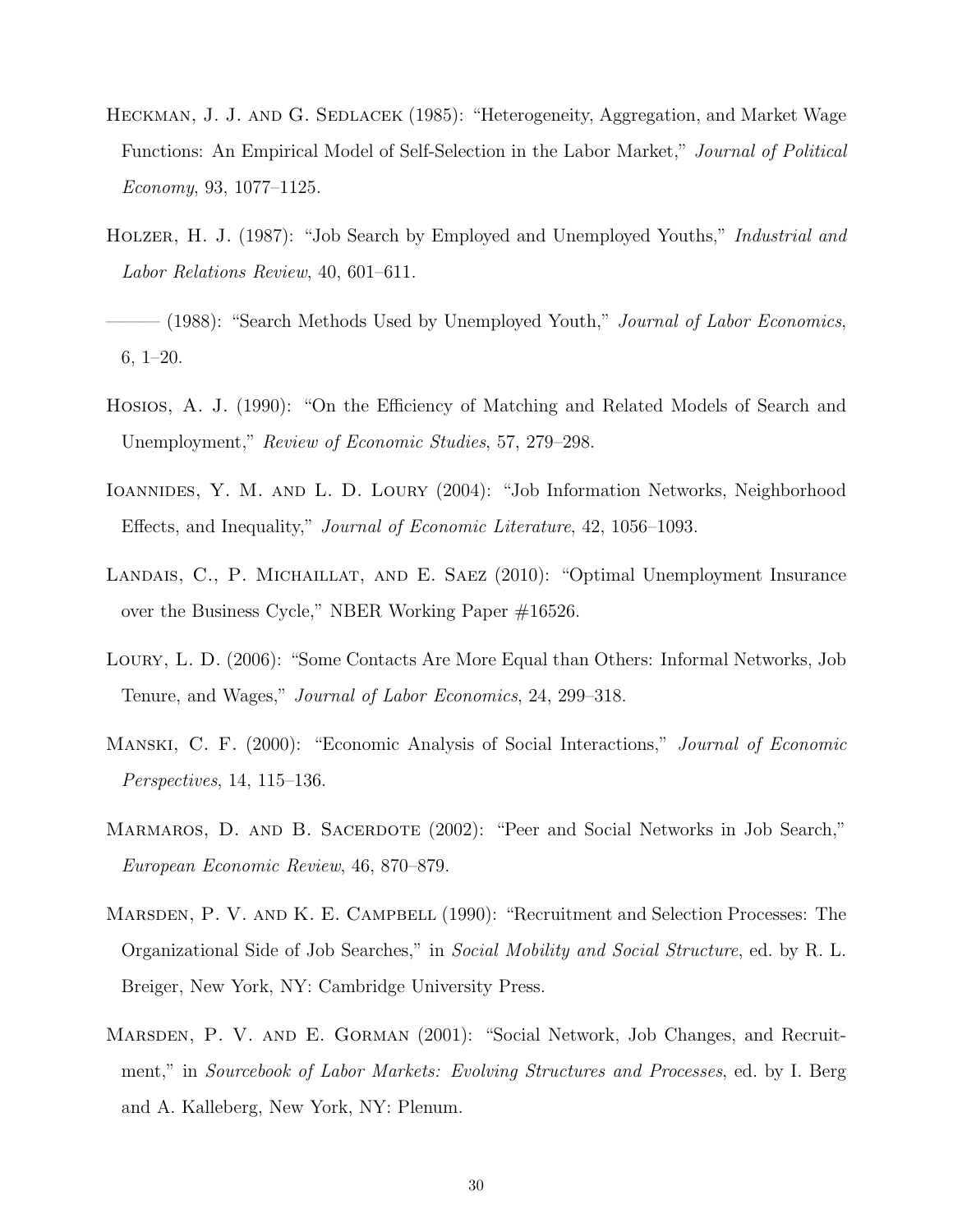- <span id="page-32-8"></span>MARSDEN, P. V. AND J. HURLBERT (1988): "Social Resources and Mobility Outcomes: A Replication and Extension," Social Forces, 66, 1038–1059.
- <span id="page-32-3"></span>Mencken, F. C. and I. Winfield (2000): "Job Search and Sex Segregation: Does Sex of Social Contact Matter?" Sex Roles, 42, 847–864.
- <span id="page-32-5"></span>Montgomery, J. D. (1991): "Social Networks and Labor Market Outcomes: Toward an Economic Analysis," American Economic Review, 81, 1408–1418.
- <span id="page-32-1"></span>Mortensen, D. T. and T. Vishwanath (1994): "Personal Contacts and Earnings: It Is Who You Know!" Labour Economics, 1, 187–201.
- <span id="page-32-11"></span>Moscarini, G. (2005): "Job Matching and the Wage Distribution," Econometrica, 73, 481– 516.
- <span id="page-32-6"></span>PELLIZZARI, M. (2010): "Do Friends and Relatives Really Help in Getting a Good Job?" Industrial and Labor Relations Review, 63, 494–510.
- <span id="page-32-10"></span>PETRONGOLO, B. AND C. A. PISSARIDES (2001): "Looking into the Black Box: A Survey of the Matching Function," Journal of Economic Literature, 39, 390–431.
- <span id="page-32-9"></span>PISSARIDES, C. A. (2000): *Equilibrium Unemployment Theory*, Cambridge, MA: MIT Press.
- <span id="page-32-7"></span>PISTAFERRI, L. (1999): "Informal Networks in the Italian Labor Market," *Giornale degli* Economisti, 58, 355–375.
- <span id="page-32-0"></span>Rees, A. (1966): "Information Networks in Labor Markets," American Economic Review, 56, 559–566.
- <span id="page-32-2"></span>Rosenbaum, J. E., S. DeLuca, S. R. Miller, and K. Roy (1999): "Pathways into Work: Short- and Long-Term Effects of Personal and Institutional Ties," Sociology of Education, 72, 179–196.
- <span id="page-32-4"></span>SALONER, G. (1985): "Old Boy Networks as Screening Mechanisms," *Journal of Labor Eco*nomics, 3, 255–267.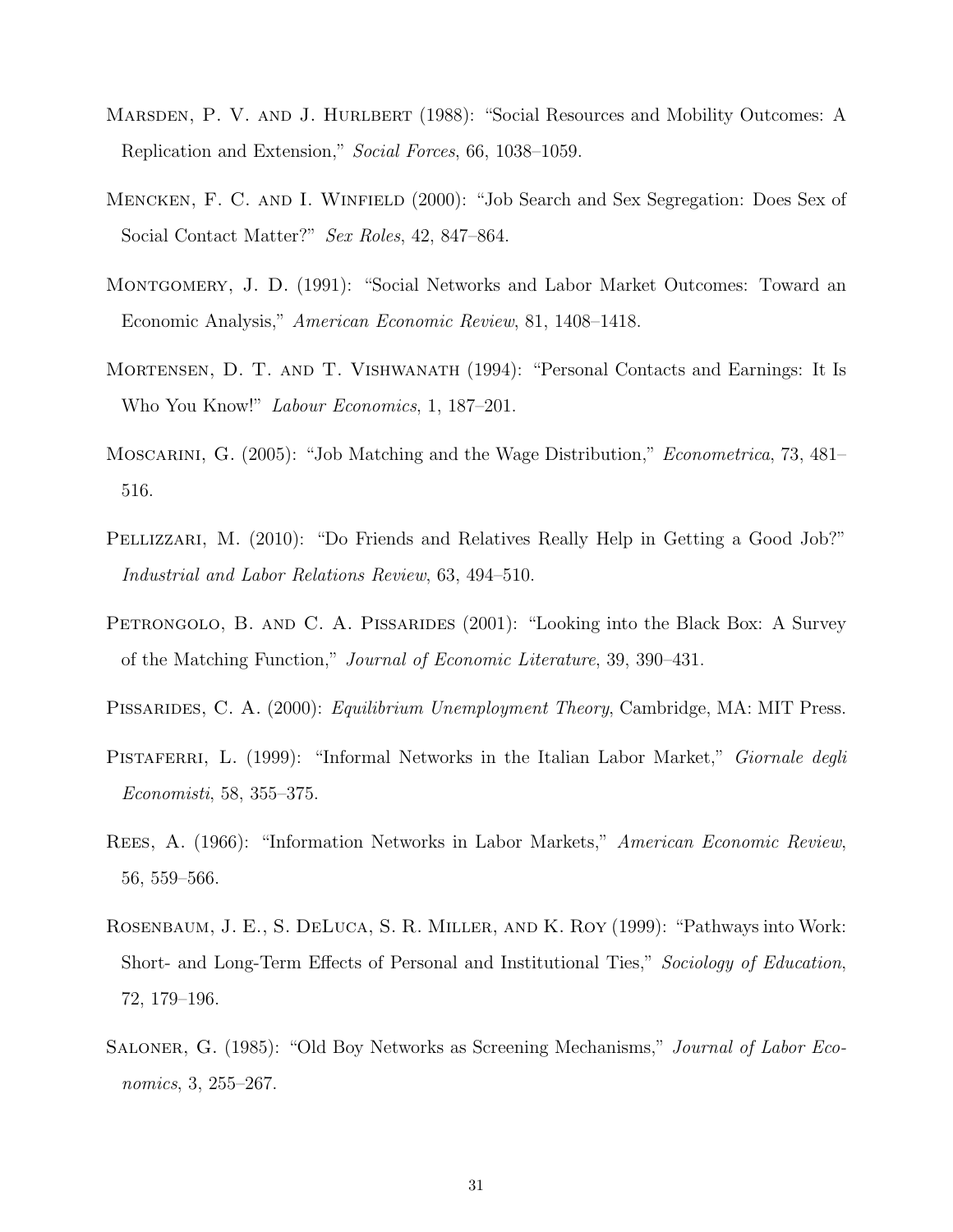- <span id="page-33-6"></span>SCHELLING, T. C. (1971): "Dynamic Models of Segregation," Journal of Mathematical Psychology, 1, 143–186.
- <span id="page-33-7"></span>——— (1973): "Hockey Helmets, Concealed Weapons, and Daylight Savings: A Study of Binary Choices with Externalities," Journal of Conflict Resolution, 17, 381–428.

<span id="page-33-8"></span> $-$  (1978): *Micromotives and Macrobehavior*, New York, NY: W. W. Norton.

- <span id="page-33-2"></span>Shi, S. (2002): "A Directed Search Model of Inequality with Heterogeneous Skills and Skill-Biased Technology," Review of Economic Studies, 69, 467–491.
- <span id="page-33-3"></span>Shimer, R. (2005): "The Assignment of Workers to Jobs in an Economy with Coordination Frictions," Journal of Political Economy, 113, 996–1025.
- <span id="page-33-0"></span>Simon, C. J. and J. T. Warner (1992): "Matchmaker, Matchmaker: The Effect of Old Boy Networks on Job Match Quality, Earnings and Tenure," Journal of Labor Economics, 10, 306–330.
- <span id="page-33-1"></span>Smith, S. (2000): "Mobilizing Social Resources: Race, Ethnic, and Gender Differences in Social Capital and Persisting Wage Inequalities," Sociological Quarterly, 41, 509–537.
- <span id="page-33-5"></span>Topa, G. (2011): "Labor Markets and Referrals," in Handbook of Social Economics, ed. by J. Benhabib and A. Bisin, New York, NY: Elsevier, vol. 1, chap. 22, 1193–1221.
- <span id="page-33-9"></span>Tumen, S. (2011): "Essays on Endogenous Social Effects," Ph.D. thesis, University of Chicago.
- <span id="page-33-10"></span>(2012): "Social Interactions and Unemployment Fluctuations," Unpublished manuscript, University of Chicago.
- <span id="page-33-4"></span>Wegener, B. (1991): "Job Mobility and Social Ties: Social Resources, Prior Job, and Status Attainment," American Sociological Review, 56, 60–71.
- <span id="page-33-11"></span>YOUNG, P. (1996): "The Economics of Convention," Journal of Economic Perspectives, 10, 105–122.